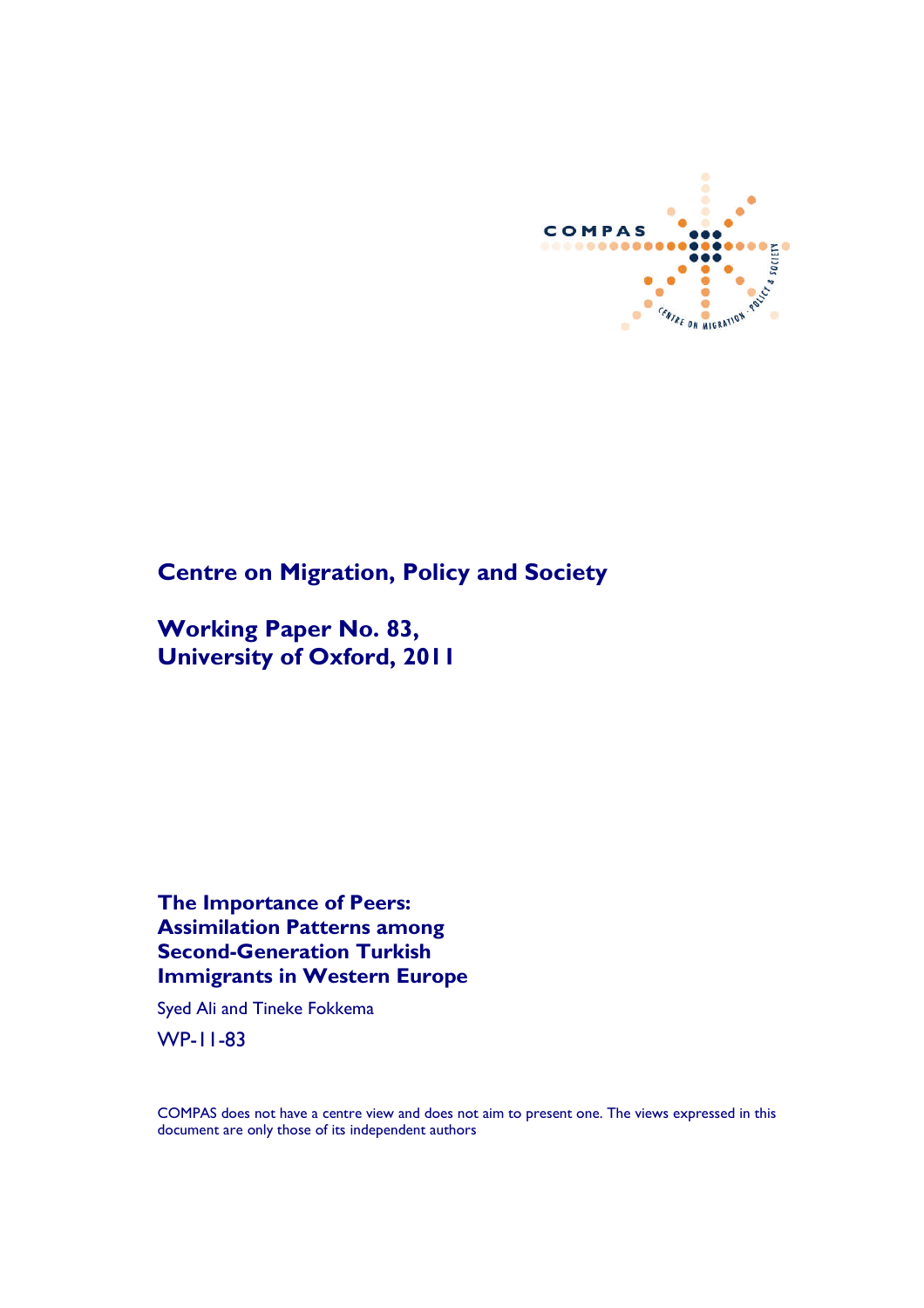## **Abstract**

The two dominant approaches to immigrant assimilation, segmented assimilation and "new" assimilation theories, have been successful at reporting and analyzing between-group differences in assimilation patterns. However, studies of assimilation generally do not address differences at the individual level. Current theories of assimilation cannot answer the simple question that gets to the heart of individual-level differences: how do you account for siblings in the same family assimilating in different ways? The usual suspect variables – parents' educational attainment, income and occupational status, nationality/religion, context of reception and experiences of discrimination for the group in the host country – cannot address this question because these factors are the same within a family. So if those variables ultimately do not explain assimilation at the individual level, what does? We argue that peers will significantly affect variations in cultural and economic assimilation. We examine data from The Integration of the European Second Generation (TIES) survey, looking specifically at second-generation Turks across Western Europe. We find peer effects substantially affect cultural and economic assimilation, effects not predicted by either dominant theory of immigrant assimilation. We suggest that future researchers of second-generation immigrant assimilation take more seriously the effects of past and present peers.

#### **Keywords:**

assimilation, integration, second-generation, peers, Turkish Muslims, Western Europe

## **Authors:**

Syed Ali, Associate Professor, Department of Sociology-Anthropology, Long Island University, Brooklyn, NY, syed.f.ali@gmail.com

Tineke Fokkema, Senior Researcher, Netherlands Interdisciplinary Demographic Institute, The Hague, Netherlands, fokkema@nidi.nl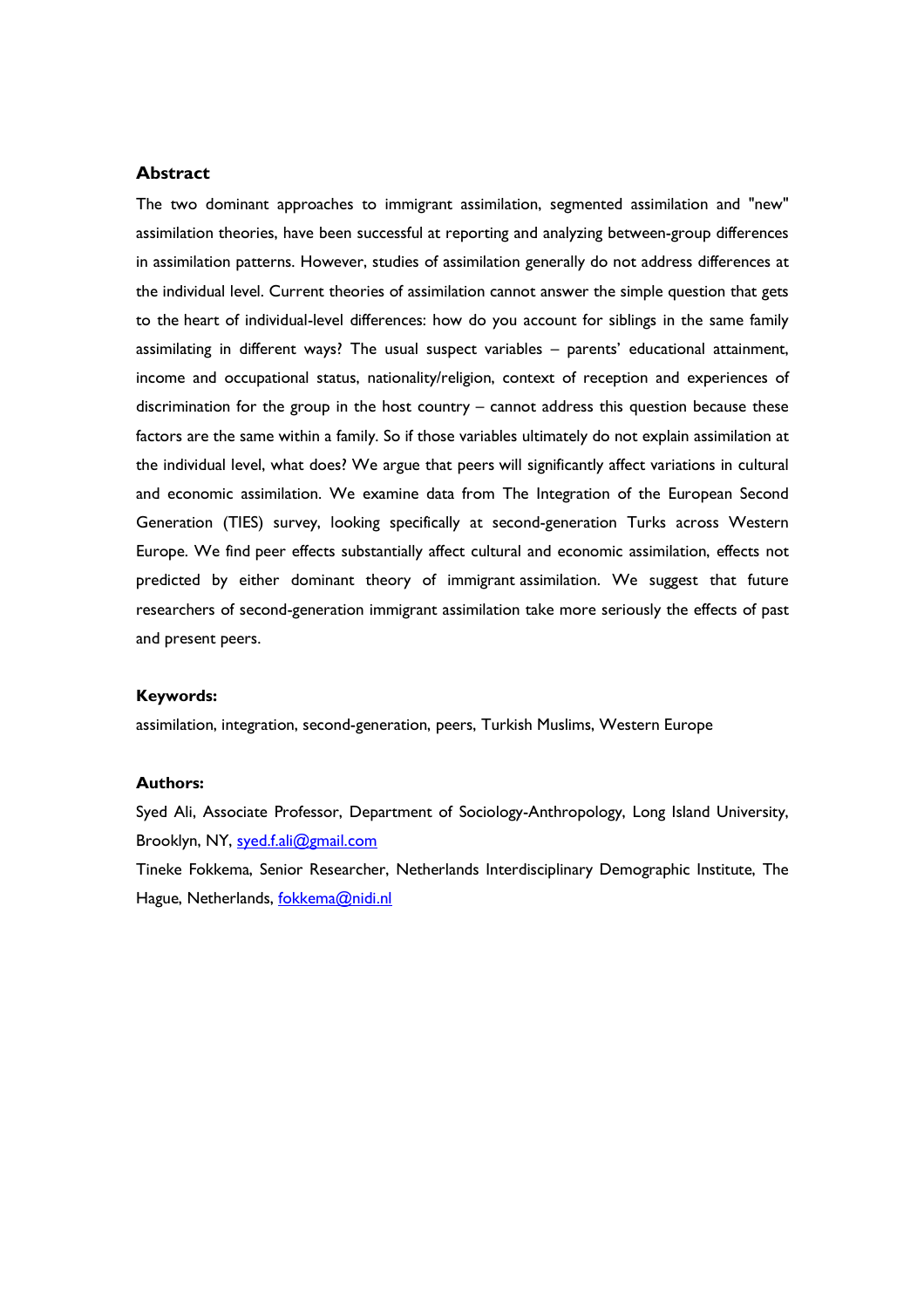In nearly all Western countries today a large contingent of children of immigrants born and/or raised in the West (hereafter referred to as second-generation immigrants), has come of adult age. They have left school with or without diplomas, they are in the labor force or trying to find a job, and many of them have married and had children of their own. Following the increasing number of second-generation immigrants, the literature on immigrant assimilation has in the last two decades reoriented the question of assimilation to look specifically at this group (Gans 1992a; Portes and Zhou 1993).<sup>1</sup>

The most influential studies of the second generation in the assimilation field largely draw upon four major surveys: Children of Immigrants Longitudinal Study (CILS), Immigrant Second Generation in Metropolitan New York (ISGMNY), Immigration and Intergenerational Mobility in Metropolitan Los Angeles (IIMMLA), and The Integration of the European Second Generation (TIES). The overall analytical strategies  $-$  and strengths  $-$  of the work of those involved in these major surveys (e.g., Crul and Schneider 2010; Kasinitz et al. 2008; Portes, Fernández-Kelly, and Haller 2009; Rumbaut 2008) and other influential scholars in this field (e.g., Alba and Nee 2003) have been looking at differences *between* immigrant groups, and between immigrants and native-born, non-immigrants. For the most part, however, studies of assimilation do not report *within-group* differences: why individuals regardless of group affiliation show different patterns of assimilation. Indeed, Kasinitz et al. (2008:22-3) recognize that within-group variation is often as great as between-group variation in terms of assimilation patterns, but still report their data in terms of between-group differences.

The goal of these scholars is to explain why and how immigrants assimilate. But there is a problem with using data reported in terms of between-group differences to explain these patterns for individual immigrants. This difficulty becomes particularly apparent if we shift the focus to the family. Current theories of assimilation cannot answer this simple question that gets to the heart of individual-level differences: how do you account for siblings in the same family assimilating in different ways?<sup>2</sup> The variables most often used to explain differences in assimilation patterns – parents' educational attainment, income and occupational status, nationality/religion, legal and social contexts of reception and experiences of discrimination for the group in the host country – cannot address such a question because these factors are the

<sup>&</sup>lt;sup>1</sup> Scholars in the US earlier in the century were also very concerned with second-generation European immigrants (e.g., Warner and Srole 1945), as was Gans in his earlier work (1962). But it is the latest post-Milton Gordon (1964), post-1965 (in the US) wave of assimilation theories that are of concern here.  $2$  Given our data, we cannot address this question directly either. But if we had data on siblings our theoretical approach would allow us to address this question. As far as we can tell, there are no surveys or qualitative studies that address variation at this level.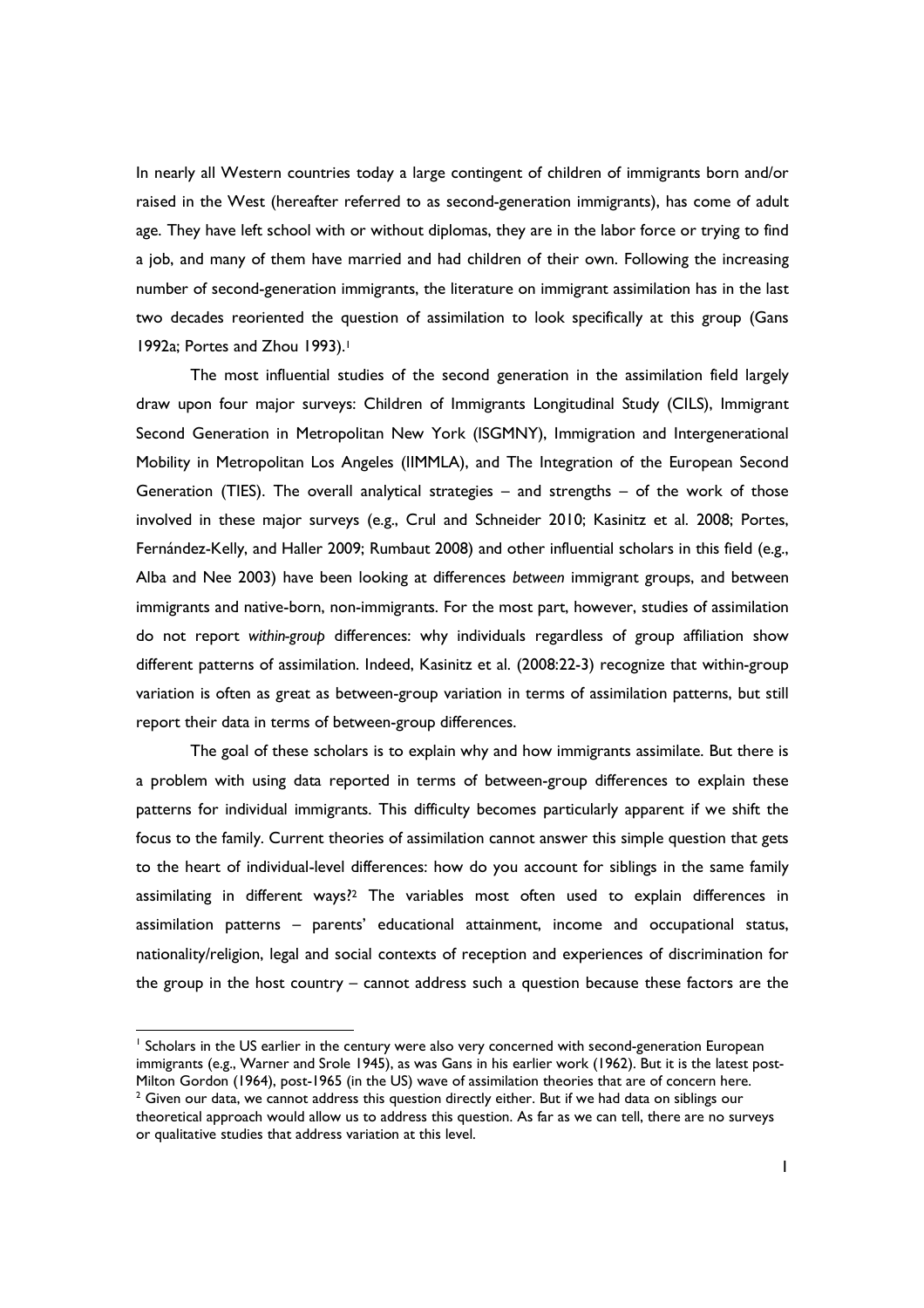same within a family. So if these variables ultimately do not explain variation at the individual level, what does?

We hypothesize that peers will have a significant effect on variations in assimilation. We go outside the immigration literature, and follow the leads of Harris (2009) and Milner (1994, 2004) to argue that a person's past and present peers affect who they are and what they do  $-$  as peers are the people with whom we spend most of our time from a young age. To phrase it in terms of assimilation, if a person "hangs out" with those of the majority, s/he is more likely to be like them and assimilate (i.e., conform) to their ways.

In this article we will examine the strength of peer influence on cultural and economic assimilation patterns of second-generation immigrants. We make use of The Integration of the European Second Generation (TIES) survey, looking specifically at adult, second-generation Turkish immigrants (aged 18-35), thus, controlling for ethnic/nationality background. Our analysis covers eleven cities in six European countries. Below we further discuss the TIES survey and variables we will use in our analysis. First though, let us discuss in more detail the theoretical landscape of immigrant assimilation and our hypotheses regarding peer effects.

# **Assimilation Theories**

Classical conceptions of assimilation assumed that immigrants will eventually and necessarily culturally and/or economically assimilate over time (e.g., Gans 1992b; Gordon 1964; Sandberg 1973; Warner and Srole 1945). However, the notion that assimilation is inevitable has been critiqued since at least the 1960s (e.g., Shibutani and Kwan 1965). In the early 1990s, concurrent with a serious economic downturn in the US, Gans (1992a) proposed that many secondgeneration immigrants were at risk of downward mobility. Soon after, Portes and Zhou (1993; see also Portes and Rumbaut 1996, 2005; Zhou 1997) developed segmented assimilation theory, which highlights the shortcomings of older notions of assimilation by showing why not all immigrants are upwardly mobile. The consistent theme over nearly twenty years of segmented assimilation theory is that it is the acculturating patterns and interactions *between parents and child*, parents' economic and educational achievements, social capital of the family and ethnic group, immigration status, and the context of legal and social reception for particular groups that principally steer the direction of assimilation for the second-generation offspring.

Within the assimilation field, segmented assimilation theory has been predominant for almost two decades, but it too has come under attack (Brubaker 2001; DeWind and Kasinitz 1997; Morawska 1994). Alba and Nee's (2003) formulation of "new" assimilation theory is the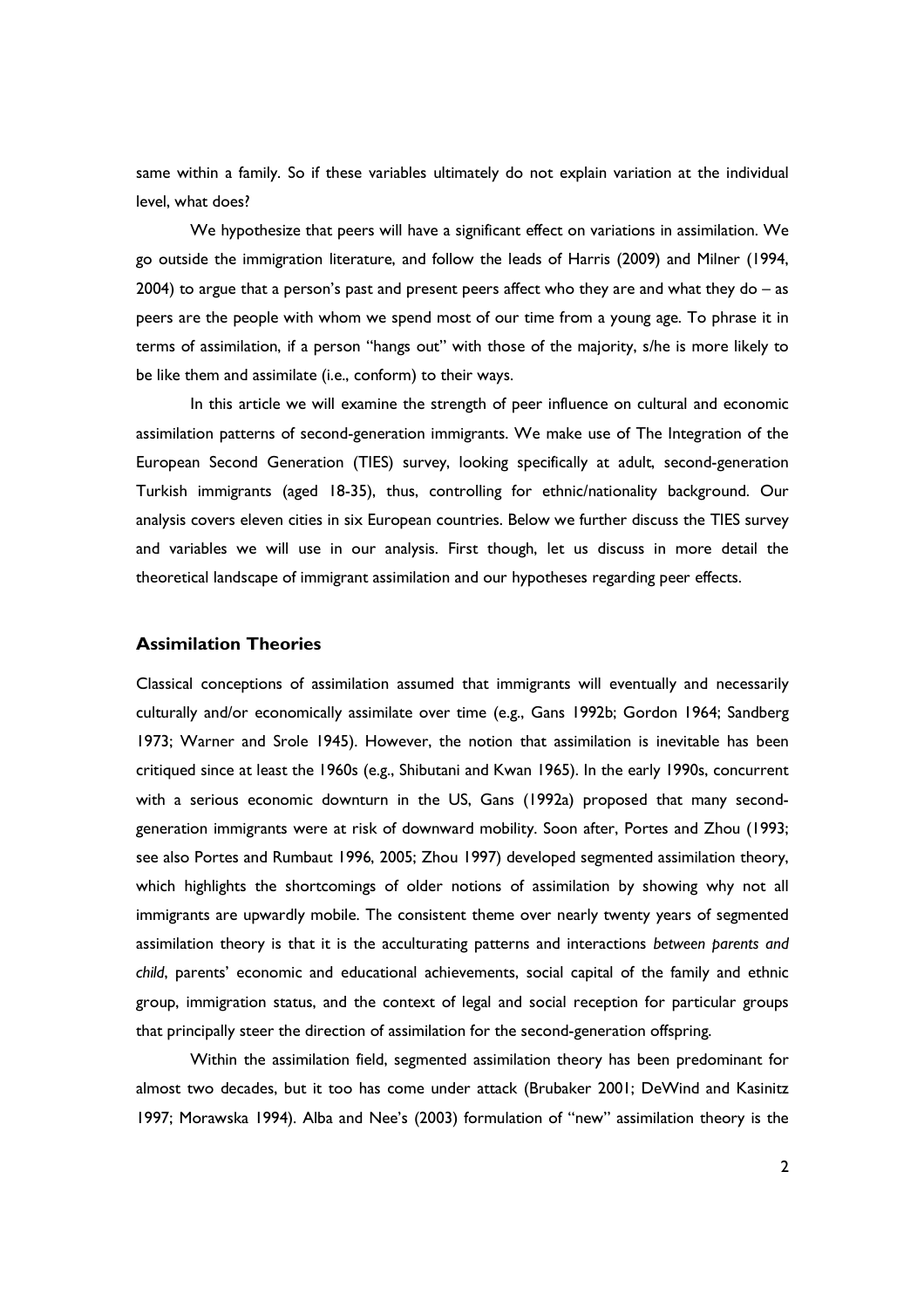most influential of these. They dispense with the proscriptive and ethnocentric aspects of classical assimilation theory that assumed a move on the part of immigrants toward Angloconformity, i.e., becoming "white" and middle class. They argue that assimilation is an important and real phenomenon, but that the mainstream changes just as immigrants do, as social boundaries between whites and nonwhites, natives and foreigners shift, get blurred, and get crossed. Alba and Nee feel that segmented assimilation places too much emphasis on the underclass and downward mobility, ignoring the fact that working-class blacks and Latinos work, have families, and aspire to greater things. Alba and Nee write that segmented assimilation "may predict an excessively pessimistic future for central-city minority youths" (2003:8).

This pessimism in segmented assimilation theory has provided fertile ground for empirical critique. For instance, Kasinitz et al. (2008) make the case that in New York the second generation is generally doing as well or better than their parents, contradicting a central tenet of segmented assimilation theory that those from groups experiencing racism are more likely to be downwardly mobile. Crul and Schneider (2009) make a similar point using TIES data for Turkish and Moroccan second-generation immigrants. They show that upward educational mobility is the dominant trend among these groups who segmented assimilation theory would most likely predict should be downwardly mobile because of their status as largely working-class minorities who suffer great degrees of societal discrimination. Waters et al. (2010) directly test tenets of segmented assimilation using the ISGMNY data and find that dissonant acculturation – where parents and children acculturate at different rates, and which is theorized to lead directly to downward mobility – is actually not as common as segmented assimilation theory implies.

#### *The importance of peers*

Our criticism of segmented assimilation theory, and also new assimilation theory centers on what we feel is a major omission in this literature – the influence of peers.<sup>3</sup> As yet, there are a

<sup>&</sup>lt;sup>3</sup> How people choose their peers is an interesting and important question (see Wimmer and Lewis 2010 for a fascinating explanation). Partly it is elective affinity – individuals choose to associate with those who share a common lifestyle (for example, they are religious or not religious like us, they like to party, they like to study, they are of the same ethnic or racial background as us). Partly it is defined from outside, where they are forced or lumped in with others of similar achieved status "like" them, such as "nerds" or "freaks," and those of similar ascribed status, such as those of the same race, ethnicity or religion. There is certainly an interaction effect here between individual personality and inclination on the one hand and peer support and other external factors on the other hand. Personality traits (religiosity, "nerdiness," etc.) and ascribed characteristics may influence an individual's choice of peers, or lead peers to choose them, or have certain peers forced upon them, and/or have other possible peers denied to them. But once linked to peer or status groups, the rules of conformity to norms and associations will apply. For example, people are not religious just because they are concerned with how others think of them. Many, if not most, are concerned about violating religious injunctions because of their religious beliefs, irrespective of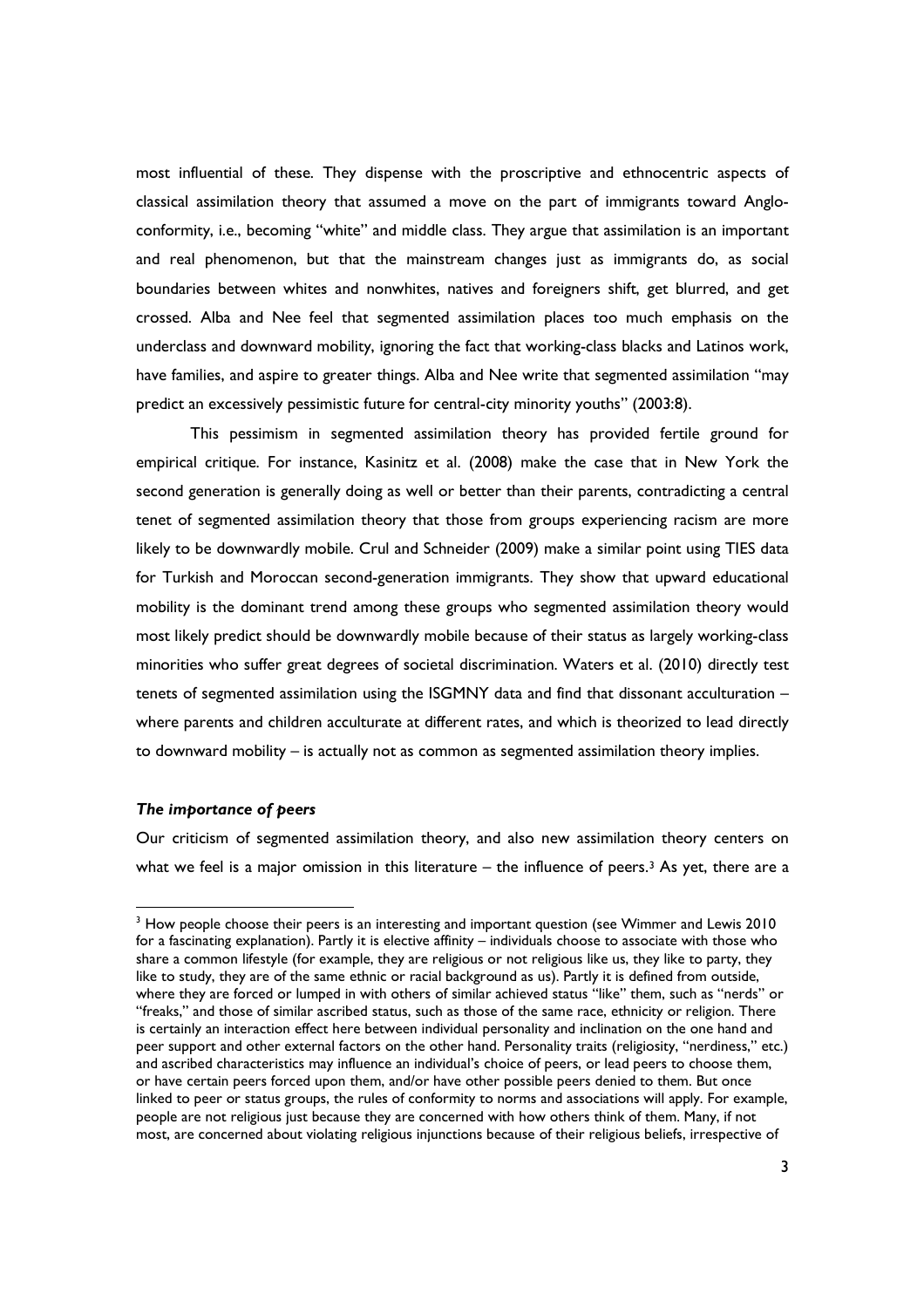relatively small number of studies emphasizing the role of peers in assimilation outcomes. For example, Cavanaugh (2007) looked at drinking behavior among young Mexican immigrants in the US. Concerning specifically the second generation, she found that the more white friends they had, the more likely they were to binge drink. King and Harris (2007) found that young immigrants who had friendships with native whites were more assimilated in terms of dating and sexual behavior than those who were friends with first-generation immigrants.

Two other studies that show the importance of peers have come from the TIES survey. Huschek, Liefbroer, and de Valk (2010) looked at timing of first union formation among secondgeneration Turkish immigrants in Europe. Their results show that the more non-coethnic friends a respondent had, the greater the delay in marriage age. Along similar lines, Huschek, de Valk, and Liefbroer (forthcoming) found that for second-generation Turkish immigrants, contact with non-coethnic peers increases the likelihood of marrying a second-generation Turk or native partner, as opposed to a first-generation Turk.

Similar findings of peer effects among second-generation immigrants have been reported in the field of education. A classic example comes from Matute-Bianchi (1986) who discussed how some Mexican schoolchildren derided their coethnics who sought to achieve academically as "acting white," a phenomenon widely reported among black students in the US (e.g., Fordham and Ogbu 1986; Fryer 2006). Recently, the essays in Gibson, Gandara, and Koyama (2004) expand upon the negative influences of peers on second-generation Mexican students in the US, but also point out, importantly, that peers can be a positive influence on school achievement as well.

While these studies to our minds are quite persuasive, their arguments regarding peer effects have not been taken up in the assimilation literature, which has largely been dominated by sociologists specializing in immigration. Most of the people cited above are from other fields such as anthropologists and economists studying education, or sociologists specializing in health or demography, and the authors of the TIES-based papers are European. Perhaps more importantly, all the authors cited above seem to be operating from outside the theoretical and networked spheres of segmented and new assimilation theories and theorists, as are we. Interestingly though, none of the above studies has foregrounded the theoretical significance of peers to the assimilation process, or has argued how the significant effect of peers is an inherent critique of current theories of assimilation. We turn now to making this critique.

others' opinions. But the concern often intensifies because of peer group norms and intimate relations within the peer group (e.g., Ali 2005; Schmidt 2004).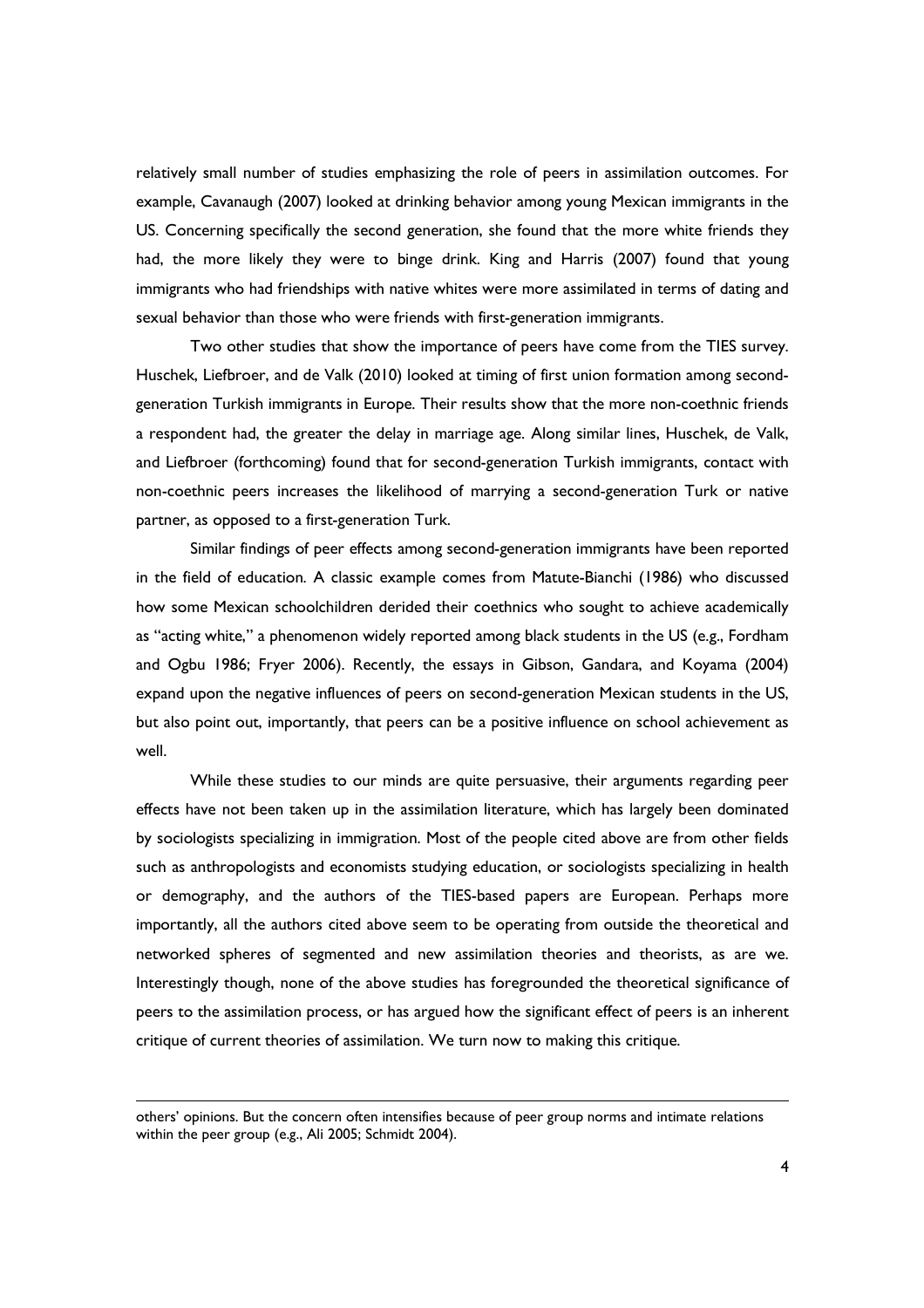#### *Linking peers and assimilation*

Peers are an important explanatory variable in many fields of study in the social sciences, including deviant behavior (e.g., Monahan, Steinberg, and Cauffman 2009), teenage dating (e.g., Kreager 2008), and educational attainment (e.g., Steinberg 1996). Oddly though, peers do not have a central place in major empirical undertakings in the assimilation field. For instance, the ISGMNY and IIMMLA surveys did not ask *any* peer-related questions. Peers have no real place in new assimilation theory, and peers have at best a secondary place in the theoretical manifestos of the leading segmented assimilation theorists (e.g., Portes and Fernández-Kelly 2008; Portes, Fernández-Kelly and Haller 2005; Portes and Rumbaut 2001; Portes and Zhou 1993; Stepick and Stepick 2010). For example, Portes and Rumbaut (2001:239) in one of their earlier writings asserted that those with coethnic peers do better academically than those who did not have coethnic peers, though usually in theoretical arguments peers are discussed as negative influences, mainly in terms of drugs and gangs (e.g., Portes and Fernández-Kelly 2008; Portes, Fernández-Kelly and Haller 2005). But, in Portes's latest formulation of segmented assimilation theory (Portes, Fernández-Kelly and Haller 2009), peers are not given a place of importance.

While peers generally are peripheral at best to segmented assimilation theory, they do figure empirically in some scholars' work, though without the scholar commenting to any significant degree on their theoretical importance (e.g., Waters 1994; Zhou and Bankston 1998). To take one such recent example, Zhou et al. (2008) described the plight of Rodolfo, a secondgeneration Mexican man who joined a gang and got into trouble with the police, was nearly deported for being an illegal immigrant, and at twenty leads a very hard life, working long hours for low wages. Zhou et al. (2008) report that Rodolfo said "that if he could turn back time, he would have stayed in school and away from gangs – *a path adopted by his older sister, who is now in college and aspires to become an immigration lawyer*" (p. 48; emphasis added). Their analysis of Rodolfo's woes: "From the very start, he had numerous odds stacked against him – low parental human and economic capital and unauthorized migration status" (p. 49). But these stacked odds were at work against his sister as well, and yet she seems to be succeeding. (It is interesting that his sister, whose life seems to be taking a dramatic divergence from Rodolfo's, does not even merit an entire sentence.) Rodolfo and his sister we may expect share parents, ethnicity and migration status – that is, the critical variables that segmented assimilation, and new assimilation theory as well, see as being central are essentially held constant. So what differs between them? Gender and peers, the latter of which Rodolfo himself emphasizes as important when he says he should have stayed away from gangs. But Zhou and colleagues gloss over how this vignette demonstrates how assimilation patterns can vary so dramatically within one family.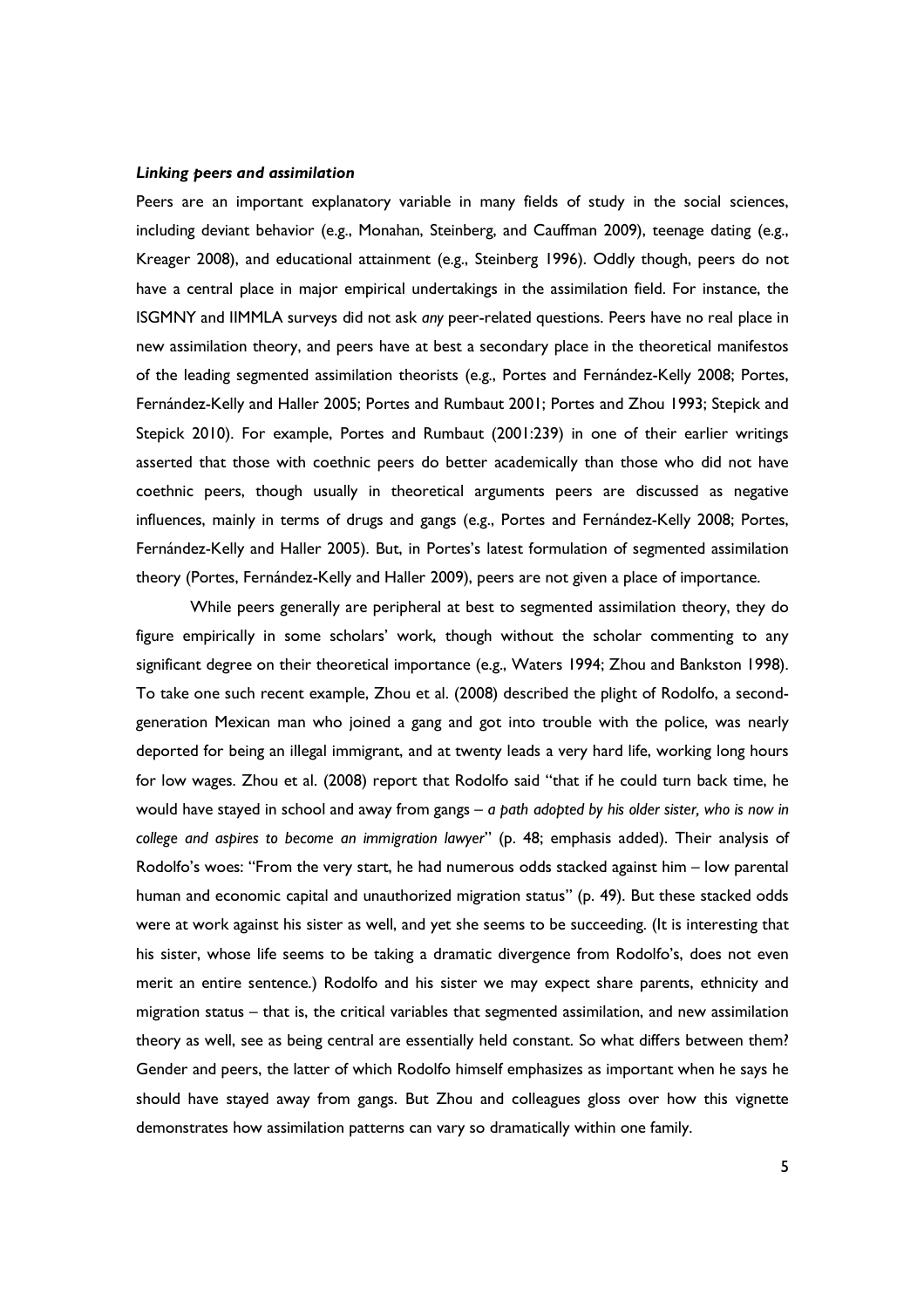To better understand the importance of peers in explaining variations in patterns of immigrant assimilation, we go outside mainstream assimilation theories. We build upon Harris's (2009) group socialization theory and Milner's (1994, 2004) theory of status relations. Harris boldly, and counterintuitively, argues that we can better account for the development and outcomes of children across time and space by looking at their peers, rather than their parents.<sup>4</sup> For example, when discussing the children of immigrants, she shows how the acquisition of language and accents is a result of what language peers speak, with whom they speak, and how they speak the language (2009:240, 269-70, 366-7). This should be an obvious point, as Western-born children of immigrants, whose parents may not speak the language of their host country (or speak it poorly), generally are fluent in that language, and speak with the same accents as their friends. Thus, if a person grew up with friends who are natives or speak the native language without a "foreign" accent, that person will also speak that language without a foreign accent. Though if s/he grew up with friends in New York who speak with, say, a Spanish accent, s/he too will speak with a Spanish accent even if s/he was born in New York (Harris 2009:178-9).

Milner, drawing on Weber (1968), conceptualizes peer groups as a type of status group. Status for Milner is gained through conforming to group norms and making intimate associations (especially around eating, dating and marrying) with those of greater, or at least equal, status. One of Milner's (1994, 2004) central points is that where status, or social approval, is an important resource that people compete for, conforming to group norms and making the right kinds of intimate associations will be critical to maintaining or improving one's status. He strikingly describes how crucial status is to the lives of American teenagers, who can confer, or take away, status from each other. They, not parents and not teachers, have the ability to define their cultural worlds, and control each other's social standing within. This desperate striving for status among teenagers and their peers has been profitably exploited in dozens of Hollywood films on teens trying to be popular such as *Can't Buy Me Love* (1987), *Jawbreaker* (1999) and *Mean Girls* (2004).

Taking into account the insights of Harris and Milner, we rethink cultural assimilation as another way of saying that second-generation immigrants learn to conform to the norms of their various high school, university, post-school peer/status groups, and learn to make the right kind of intimate associations (Ali 2008). That is, we hypothesize that past as well as present

<sup>4</sup> For Harris, you do not actually have to interact with those of your reference peer group (e.g., same aged, grade-school girls) to be influenced by them. If you identify with them, you will see how they act and want to be like them, even if they reject you (2009:159).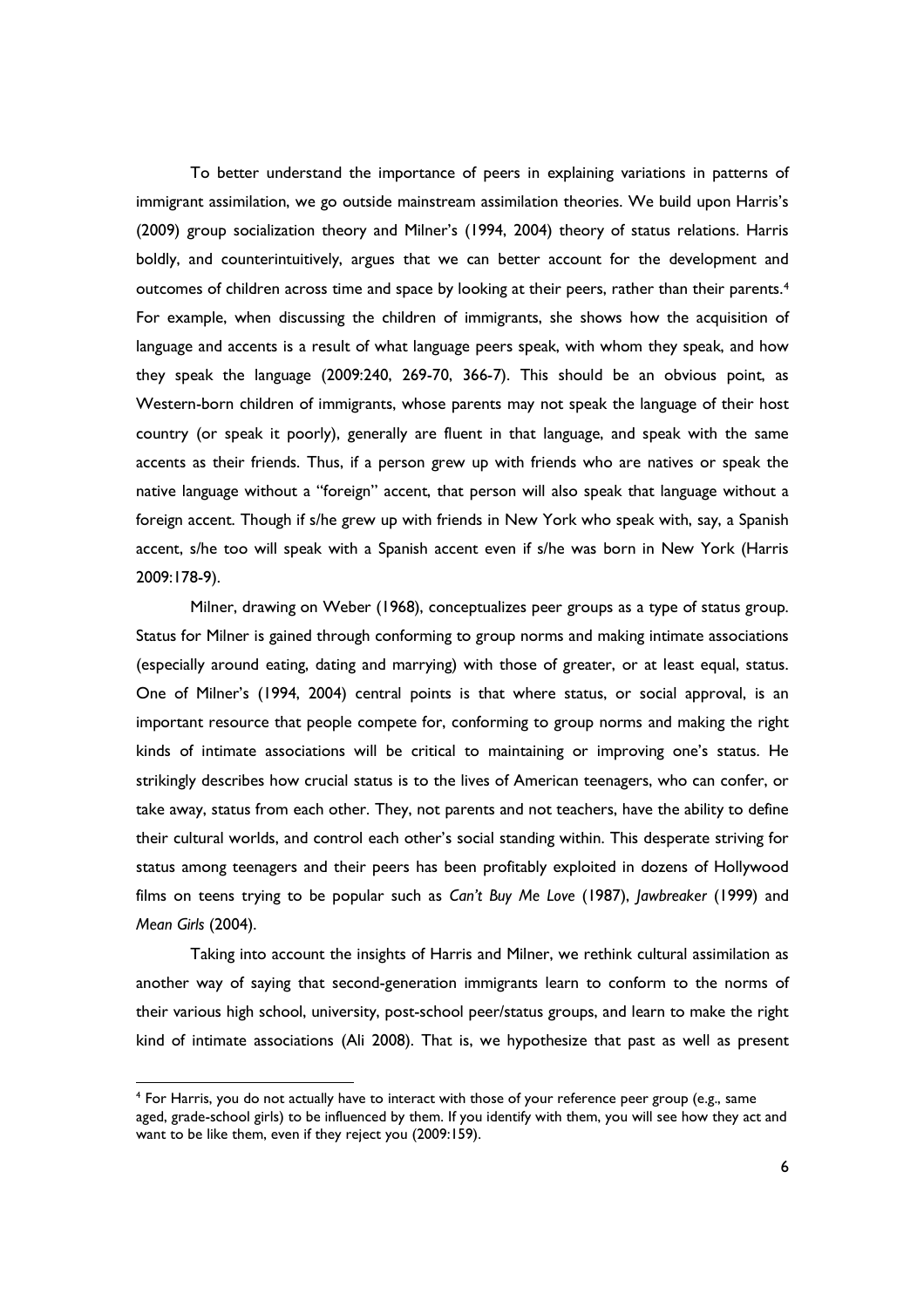peers will affect the degree of cultural assimilation. We further hypothesize that past and present peers will affect the degree of economic assimilation, as past peers are likely to influence school performance, and present peers may affect employment choices and therefore income possibilities.

# **Data**

The data come from "The Integration of the European Second Generation" (TIES) project, a collaborative and comparative research project on the lives of second-generation individuals of Turkish, Moroccan and former Yugoslavian descent in fifteen cities in eight European countries: the Netherlands (Amsterdam and Rotterdam), Belgium (Brussels and Antwerp), Spain (Barcelona and Madrid), Sweden (Stockholm), France (Paris and Strasburg), Germany (Berlin and Frankfurt), Switzerland (Zurich and Basle), and Austria (Vienna and Linz).<sup>5</sup> The countries and cities were selected on the extent of ethno-racial segregation and on the basis of contrasting immigration, naturalization and integration policies so that respondents would reflect a wide spectrum in policy contexts.

By means of cross-sectional surveys, about 10,000 respondents aged 18-35 years, including 3,750 persons belonging to a native comparison group, were sampled and interviewed between 2007 and 2008 (two second-generation groups and one native comparison group per city with approximately 250 persons per group; in France and Sweden only second-generation Turks were interviewed, and in Spain only second-generation Moroccans). An identical questionnaire was used in all cities, which made it possible to pool the data sets. In all participating countries, the same sample inclusion criteria were used: respondents were selected if they were born in the survey country and if at least one of their parents was born in Turkey, Morocco and former Yugoslavia, respectively. The survey, however, did not have a uniform sampling design. While in the Netherlands and Sweden population registers were used, the

<sup>&</sup>lt;sup>5</sup> The TIES project is coordinated by Maurice Crul and Jens Schneider, both of whom are affiliated with the Institute for Migration and Ethnic Studies (IMES) of the University of Amsterdam in the Netherlands. The survey was carried out by survey bureaus under supervision of the nine national TIES partner institutes: IMES and the Netherlands Interdisciplinary Demographic Institute (NIDI) in the Netherlands; the Institute for Social and Political Opinion Research (ISPO) of the University of Leuven in Belgium; the National Institute for Demographic Studies (INED) in France; the Swiss Forum for Migration and Population Studies (SFM) of the University of Neuchâtel in Switzerland; the Centre for Research in International Migration and Ethnic Relations (CEIFO) of the University of Stockholm in Sweden; the Institute for Migration Research and Intercultural Studies (IMIS) of the University of Osnabrück in Germany; the Institute for the Study of Migration (IEM) of the Pontifical Comillas University of Madrid in Spain; and the Institute for European Integration Research (EIF) of the Austrian Academy of Sciences in Austria. For further information on the TIES project and country documentation, see www.tiesproject.eu.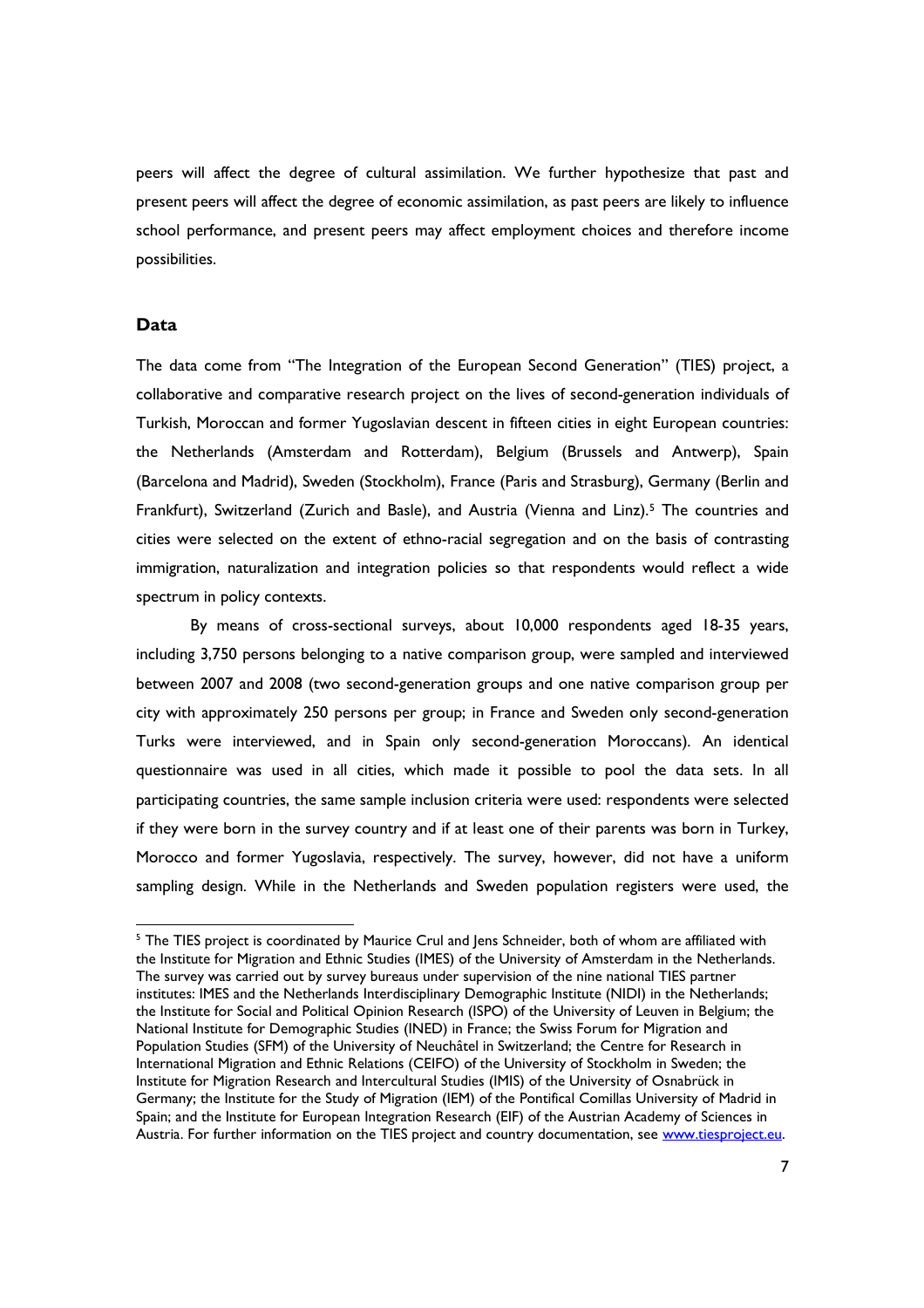method of surname-recognition using phone books was the only feasible sampling frame available for France, Germany, Switzerland, and Austria.<sup>6</sup>

Our focus here is on one second-generation group: Turks, one of the largest immigrant groups in Europe. Hence, our sample was limited to 11 of the 15 cities, as data for Spain do not include second-generation Turks and there is restricted access to the data of Belgium, giving us  $N=2,661$  cases. The pooled multinational sample is ultimately reduced to  $N=1,715$  due to the exclusion of the full-time students (N=396) and missing values on relevant variables. An advantage of examining this immigrant group is that Turkey, unlike Morocco, has never been colonized nor shares a language with any of the participating countries. It has to be said, however, that there are of course significant variations in social and ethnic backgrounds within the population of Turkish immigrants. In addition, patterns of Turkish migration were not similar between European countries: there are concentrations of Turks from different regions of Turkey across Europe. For instance, a significant number of the Turks in Sweden originate from rural areas in Central Anatolia (Kulu), while many in Germany are from more urbanized, western parts of Turkey (Bayram et al. 2009). These differences in regional origins do not only reflect variations in degree of urbanization and, partly related to that, level of education, but also in ethnic composition, culture and religion. For example, Alevism, a heterodox Muslim sect, is peculiar to Anatolia (Kaya and Kentel 2007).

# **Measurements**

#### *Dependent variables*

Economic assimilation is a factor score derived from a Principal Component Analysis of the following indicators<sup>7</sup>:

(1) education, measuring the respondents' highest level of educational attainment where national qualifications were transformed into harmonized educational codes (ranging from 1=primary school graduation to 4=completion of tertiary school) to make educational attainment comparable across countries;

(2) current or last occupational prestige, coded according to the International Socio-Economic Index (ISEI; Ganzeboom and Treiman 1996) of occupational status with

<sup>6</sup> In France, population registers do not include information on parents' country of birth while in the German-speaking countries strict data-protection laws prevented access to population register data.  $<sup>7</sup>$  There was no statistical support for the extraction of more than one factor. The eigenvalue for the first</sup> factor was 1.55, for the second factor 0.84. Moreover, the Principal Component Analysis showed that Factor 1 accounted for 52 percent of the total variance.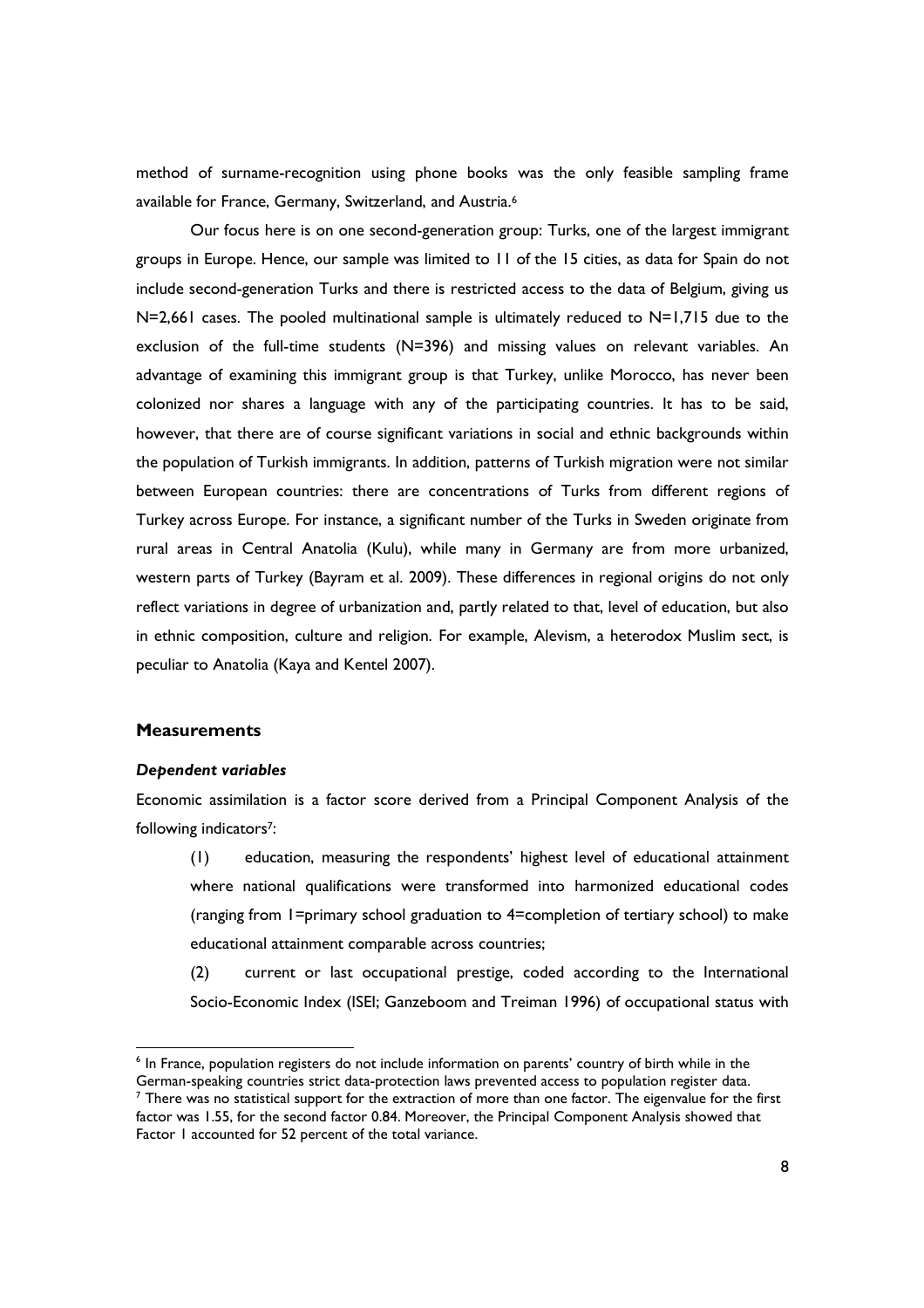the mean ISEI score by country of residence and gender for those who never had worked;

(3) perceived difficulties with current income, running from 0=comfortable to 4=great difficulties.

The higher the factor score, the more the second-generation Turkish respondent is economically assimilated.

Cultural assimilation is a factor score constructed using the following variables<sup>8</sup>:

(1) self-measured proficiency in the Turkish language, ranging from 0=excellent to 5=bad;

(2) watching Turkish TV stations (0=only Turkish–language stations, 1=mostly Turkish–language stations, 2=as much survey country as Turkish–language stations, and 3=only survey country's language stations);

(3) feelings of belonging to survey country, ranging from very weak/not at all (0) to very strong (4);

(4) whether the respondent intended to return to parents' country of origin, ranging from certainly (0) to certainly not (4);

(5) religiosity, a constructed variable based on four items of religious behavior (fasting, eating halal food, daily prayer, and visiting the mosque) and self-identifying as Muslim, with five categories: "strict Muslim" (fasting, eating halal food, daily prayer and visiting the mosque "most of the time" or "always"); "social Muslim" (only fasting and eating halal food "most of the time" or "always"; one or both of the other two items on religious behavior less often); 2="symbolic Muslim" (one or more of the four items on religious behavior less often); "identificational Muslim" ("never" on the four items on religious behavior but they identified themselves as Muslim); and "no Muslim at all" ("never" on the four items on religious behavior and not identifying themselves as Muslim).

The higher the respondent's factor score, the higher his/her level of cultural assimilation.

### *Independent variables*

Most scholars in the field posit that family effects, in particular those of parents, are critical in determining the degree of assimilation. Four variables refer to the level of parental human capital: (1) *parent's educational level*, i.e., highest level of father's and mother's education:

<sup>&</sup>lt;sup>8</sup> The eigenvalue for the first factor was 2.03, for the second factor 0.90, and the first factor accounted for 41 percent of the total variance.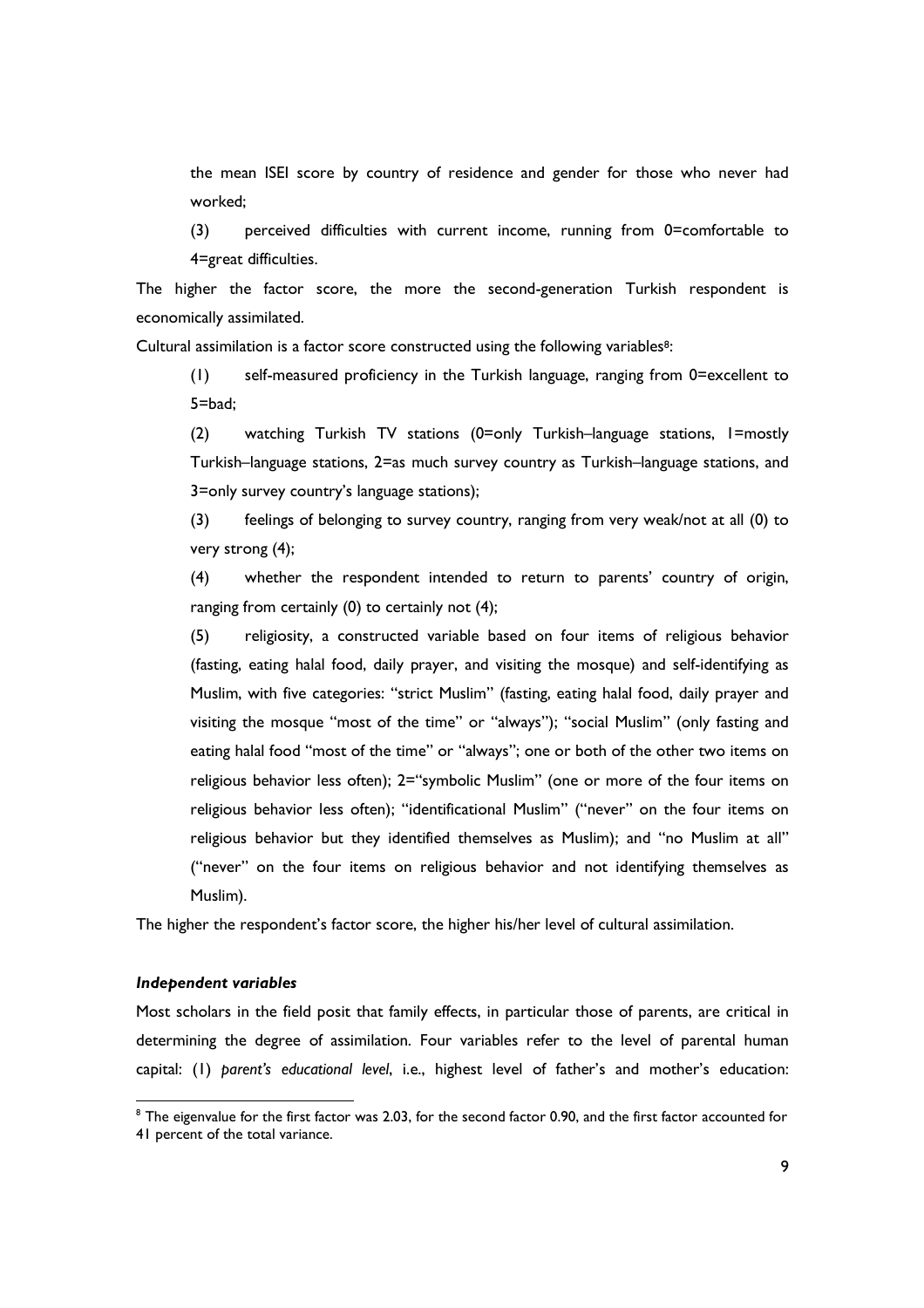1=incomplete education/primary school; 2=secondary; 3=above secondary (reference group), and 4=missing9; (2) *mother's* and (3) *father's proficiency in the language of survey country*, running from 1=not at all to 6=very well; and (4) *mother having paid work when the respondent was 15 years of age* (0=no, 1=yes). The *parents' supportive role for school matters* index was based on the response of four items asking the respondent how often, during secondary school, parents (a) controlled the time they spent on homework; (b) helped with homework; (c) talked with them about school or studies; and (d) met with or talked with their teachers. The answer categories ranged from 0=never to 4=often, with the index ranging from 0-16.

In addition, three variables refer to characteristics of respondent's older siblings: (1) their *highest education level*: 0=no diploma/primary school/lower secondary (reference group), 1=upper secondary, 2=tertiary; (2) whether (=1) or not (=0) *one or more older siblings left secondary school without diploma or certificate*; and (3) *older siblings' supportive role for school matters*, an index based on the questions how often (0=never to 4=often) their older siblings (a) helped with homework and (b) talked with them about school or studies (scores ranged from 0-8).

Our main purpose in this article is to test the hypothesis that peers predominantly affect assimilation outcomes. That is, who you "hang out" with affects who you become. Hence, we include variables for past peers. Two variables indicate the extent of contact with natives during secondary school: (1) *proportion of natives in secondary school*, measuring the ethnic composition of the secondary school attended by the respondent: 1=almost no native students, 2=up to 25 percent, 3=approximately 50 percent, 4=up to 75 percent, and 5=almost all native students; and (2) *number of Turks among the three best friends during scondary school* (range 0-3). In addition, a variable is included indicating the *importance of peers during secondary school* in supporting with studies or schoolwork, with answer categories varying from 1=not important at all to 5=very important. Moreover, a dummy variable is created whether (=1) or not (=0) the respondent had *close friends who left secondary school without a diploma or certificate.*

With regard to the current family situation, first, a dummy variable is created taking the value 1 if respondents *were living with their parents* and 0 if living on their own. Secondly, the variable *contact frequency with relatives* is constructed based on respondents' answer to the question how often they met those relatives that they most frequently have contact with, ranging from 0=never/rarely/no relatives in the country of residence or another European country to 4=daily.

 $9$  A separate category for missing cases was created as the parental education measure had more missing data than other variables.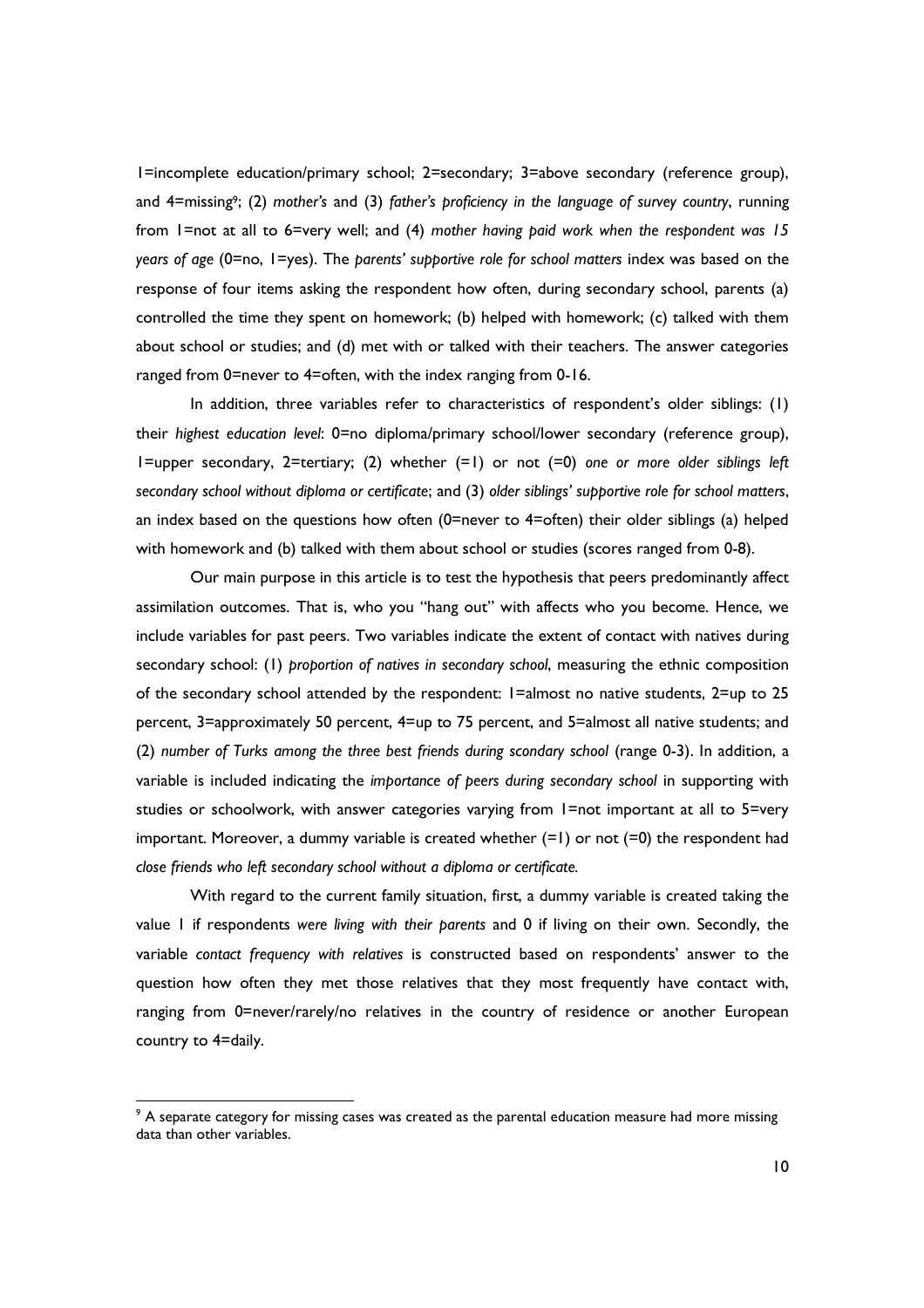Two variables measure the composition of respondent's present peers: (1) *number of Turks among the three current best friends* (range 0-3); and (2) the *highest educational level of the three best friends*: 0=no diploma/primary school/lower secondary (=reference group), 1=upper secondary, and 2=tertiary.

|                                                              | Range        | Mean    | <b>SD</b> |
|--------------------------------------------------------------|--------------|---------|-----------|
| <b>Assimilation</b>                                          |              |         |           |
| Economic                                                     | $-4.3 - 4.8$ | $-0.00$ | 1.55      |
| Cultural                                                     | $-6.1 - 4.5$ | $-0.00$ | 2.03      |
| <b>Control variables</b>                                     |              |         |           |
| Age                                                          | $18 - 35$    | 25.1    | 4.80      |
| Man                                                          | 0/1          | 0.49    | 0.50      |
| Muslim: Shia or Alevi                                        | 0/1          | 0.09    | 0.29      |
| First-generation partner                                     | 0/1          | 0.21    | 0.40      |
| Second-generation partner                                    | 0/1          | 0.13    | 0.33      |
| Children                                                     | 0/1          | 0.28    | 0.45      |
| Resident of country with multicultural integration policy    | 0/1          | 0.26    | 0.44      |
| Family factors in past                                       |              |         |           |
| Highest level of education parents                           | $1 - 3$      | 1.61    | 0.65      |
| Level of education parents missing                           | 0/1          | 0.22    | 0.41      |
| Fluency host language mother                                 | $1 - 6$      | 3.11    | 1.30      |
| Fluency host language father                                 | $1 - 6$      | 2.64    | 1.04      |
| Mother had paid job when respondent was 15                   | 0/1          | 0.42    | 0.49      |
| Supportive role of parents for school matters                | $0 - 16$     | 6.93    | 3.69      |
| Highest educational level older siblings                     | $0 - 2$      | 0.65    | 0.73      |
| One or more older siblings left school without diploma       | 0/1          | 0.15    | 0.35      |
| Supportive role of older siblings for school matters         | $0 - 8$      | 2.42    | 2.55      |
| Peer factors in past                                         |              |         |           |
| Proportion natives in secondary school                       | $1 - 5$      | 3.27    | 1.05      |
| Number of Turks among 3 best friends during secondary school | $0 - 3$      | 1.44    | 1.10      |
| Peers important during secondary school                      | $1 - 5$      | 2.74    | 1.21      |
| Friends left school without diploma                          | 0/1          | 0.47    | 0.50      |
| <b>Family factors present</b>                                |              |         |           |
| Living with parents                                          | 0/1          | 0.44    | 0.50      |
| Contact frequency with relatives                             | $0 - 4$      | 2.09    | 1.22      |
| Peer factors present                                         |              |         |           |
| Number of Turks among 3 best friends                         | $0 - 3$      | 1.60    | 1.10      |
| Highest educational level best friends                       | $0 - 2$      | 1.07    | 0.73      |
|                                                              |              |         |           |

**Table 1. Descriptive statistics (N=1,715)**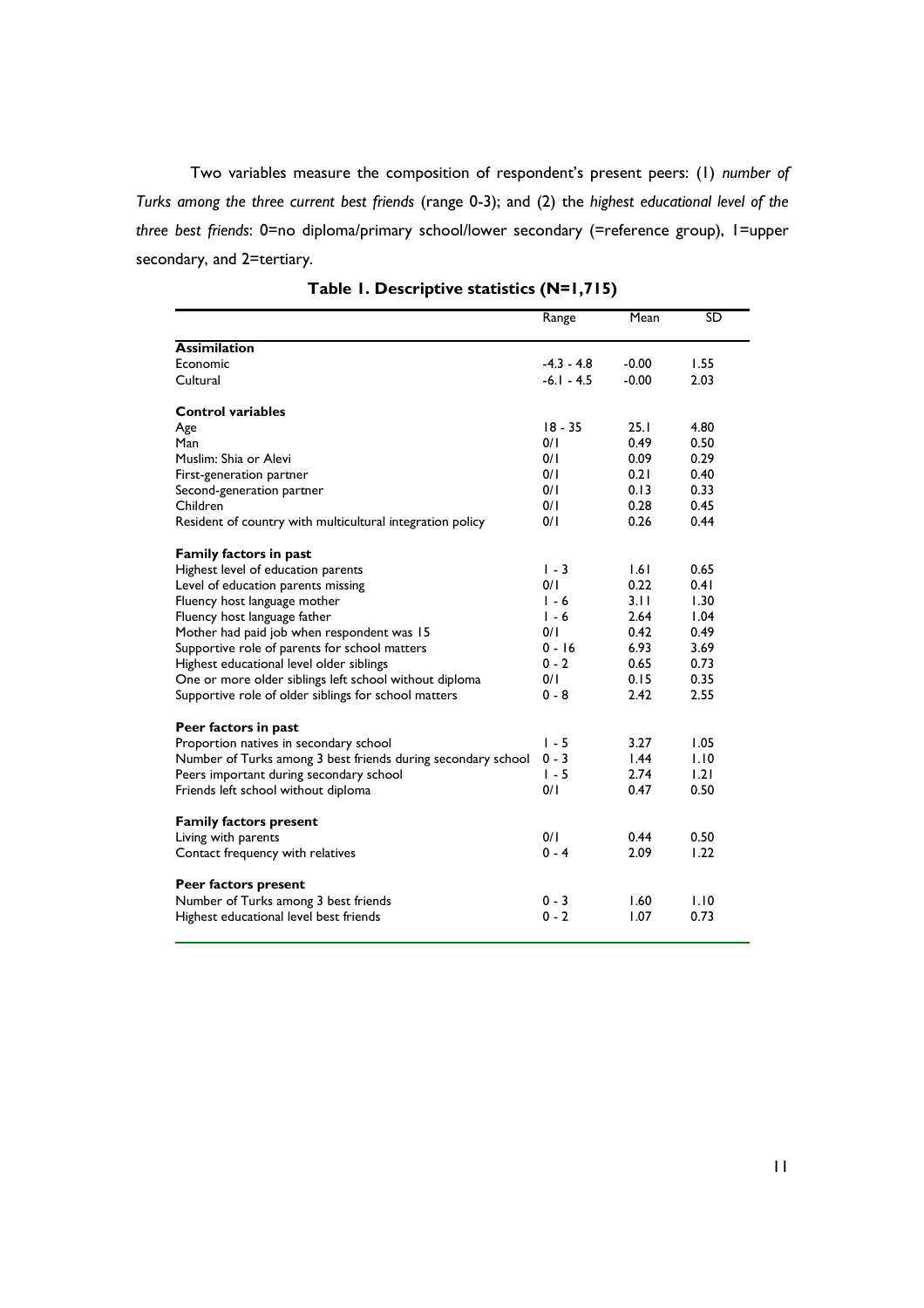Finally, we included the following control variables in the analyses: (1) respondent's *age* (in years) at the time of completion of the questionnaire; (2) gender (represented by the dummy variable *man*); (3) religion (represented by *Shia/Alevi*, comparing with Sunni sect of Islam); (4) *partner status*, distinguishing the following categories: first-generation partner, i.e., a partner who was born in Turkey; second-generation partner, i.e., a partner who was born outside Turkey to Turkish parents; and native partner, a partner of another ethnicity, or no partner (reference group); (5) *children*, referring to having children (=1) or not (=0). Previous research repeatedly has shown that children have an opposite effect on, among other things, the working life of men and women, in that fathers are more likely to be employed, while mothers are less likely to be employed (e.g., Frejka et al. 2008). Thus we also included the interaction term *children\*male* in the analyses; and (6) *resident of country with multicultural policies*, distinguishing the participating countries<sup>10</sup> with a more multicultural approach (Sweden and the Netherlands) from those with a more exclusionist or assimilationist approach (Austria, Switzerland, Germany, and France). Table 1 provides descriptive information on all variables.

# **Results**

In order to test the extent to which past and present peers, besides family factors, affect assimilation outcomes, we carried out stepwise multivariate regression analyses on economic and cultural assimilation. Tables 2 and 3, respectively, present the results of these analyses. In Model 1, the control variables are included. Models 2 and 3 incorporate the set of *past* family and peer variables, respectively. In the next two steps of the analysis the variables capturing the *present* family and peer situation, respectively, were also taken into account (Models 4 and 5). The coefficients are standardized and hence allow comparison of the impact of each variable on the two assimilation outcomes.

## *Basic model*

When only the control variables are considered (Model 1), economic assimilation was not affected by respondents' sect of Islam, though being Shia or Alevi did have a small, negative effect upon cultural assimilation for second-generation Turkish immigrants. Men were less economically integrated than their female counterparts, while gender had no effect on cultural

 $10$  For purposes of simplicity we speak about countries, although our data only represents on average two cities per country.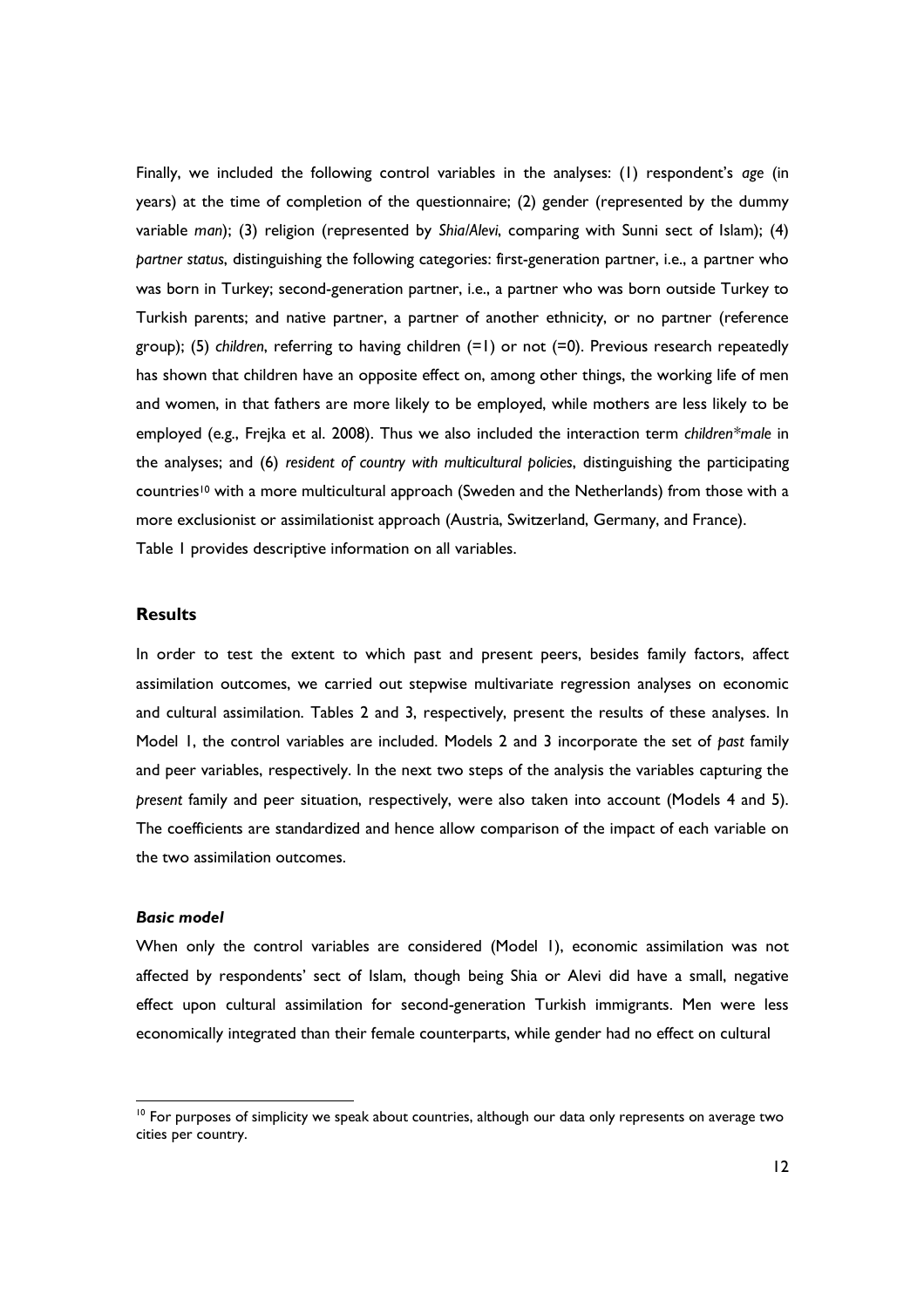# **Table 2. Determinants of the degree of economic assimilation among Turkish second-generation immigrants in selected TIES-cities (N=1,715; standardized regression coefficients)**

| Model:                                                     | T          | 2          | 3          | 4          | 5          |
|------------------------------------------------------------|------------|------------|------------|------------|------------|
| <b>Control variables</b>                                   |            |            |            |            |            |
| Age                                                        | $0.28***$  | $0.33***$  | $0.27***$  | $0.29***$  | $0.25***$  |
| Man                                                        | $-0.09**$  | $-0.07**$  | $-0.06*$   | $-0.06*$   | $-0.05*$   |
| Muslim: Shia or Alevi                                      | $-0.00$    | 0.01       | 0.01       | 0.01       | 0.01       |
| Partner status (ref. no partner or partner of other        |            |            |            |            |            |
| ethnicity):                                                |            |            |            |            |            |
| First-generation partner                                   | $-0.09**$  | $-0.06*$   | -0.05      | $-0.04$    | $-0.03$    |
| Second-generation partner                                  | $-0.05*$   | $-0.01$    | 0.02       | 0.03       | 0.04       |
| Children                                                   | $-0.23***$ | $-0.19***$ | $-0.15***$ | $-0.15***$ | $-0.13***$ |
| Children*man                                               | 0.06       | $0.06*$    | 0.06       | 0.06       | 0.05       |
| Resident of country with multicultural integration policy  | $0.15***$  | $0.09***$  | $0.14***$  | $0.14***$  | $0.09***$  |
| Family factors in past                                     |            |            |            |            |            |
| Highest level of education parents (ref. above secondary): |            |            |            |            |            |
| Incomplete education/Primary                               |            | $-0.24***$ | $-0.19***$ | $-0.19***$ | $-0.17***$ |
| Secondary                                                  |            | $-0.15***$ | $-0.12**$  | $-0.12**$  | $-0.11**$  |
| Missing                                                    |            | $-0.03$    | $-0.02$    | $-0.02$    | $-0.02$    |
| Fluency host language parents:                             |            |            |            |            |            |
| Degree of fluency mother                                   |            | $-0.02$    | 0.01       | 0.00       | 0.01       |
| Degree of fluency father                                   |            | $0.05*$    | 0.03       | 0.03       | 0.03       |
| Mother had paid job when respondent was 15                 |            | $0.08***$  | $0.05*$    | $0.05*$    | $0.04*$    |
| Supportive role of parents for school matters              |            | $0.14***$  | $0.11***$  | $0.11***$  | $0.09***$  |
| Highest educational level older siblings (ref. no          |            |            |            |            |            |
| diploma/primary school/lower secondary):                   |            |            |            |            |            |
| Upper secondary                                            |            | $-0.02$    | -0.01      | $-0.01$    | -0.02      |
| Tertiary                                                   |            | $0.14***$  | $0.13***$  | $0.13***$  | $0.10***$  |
| One or more older siblings left school without diploma     |            | $-0.02$    | $-0.02$    | $-0.02$    | -0.01      |
| Supportive role of older siblings for school matters       |            | $-0.01$    | -0.01      | $-0.02$    | $-0.00$    |
| Peer factors in past                                       |            |            |            |            |            |
| Proportion natives in secondary school                     |            |            | $0.08***$  | $0.08***$  | $0.06**$   |
| Number of Turks among 3 best friends during secondary      |            |            | $-0.24***$ | $-0.24***$ | $-0.20***$ |
| school                                                     |            |            |            |            |            |
| Peers important during secondary school                    |            |            | 0.01       | 0.00       | 0.01       |
| Friends left school without diploma                        |            |            | $-0.04$    | $-0.04$    | $-0.03$    |
| <b>Family factors present</b>                              |            |            |            |            |            |
| Living with parents                                        |            |            |            | 0.04       | 0.05       |
| Contact frequency with relatives                           |            |            |            | $-0.01$    | 0.00       |
| Peer factors present                                       |            |            |            |            |            |
| Number of Turks among 3 best friends                       |            |            |            |            | $-0.03$    |
| Highest educational level best friends (ref. no            |            |            |            |            |            |
| diploma/primary school/lower secondary):                   |            |            |            |            |            |
| Upper secondary                                            |            |            |            |            | $0.14***$  |
| Tertiary                                                   |            |            |            |            | $0.25***$  |
|                                                            |            |            |            |            |            |
| Adjusted R <sup>2</sup>                                    | 9.3        | 20.6       | 26.8       | 26.8       | 29.7       |
|                                                            |            |            |            |            |            |

\*\*\* *p* < .001; \*\* *p* < .01; \* *p* < .05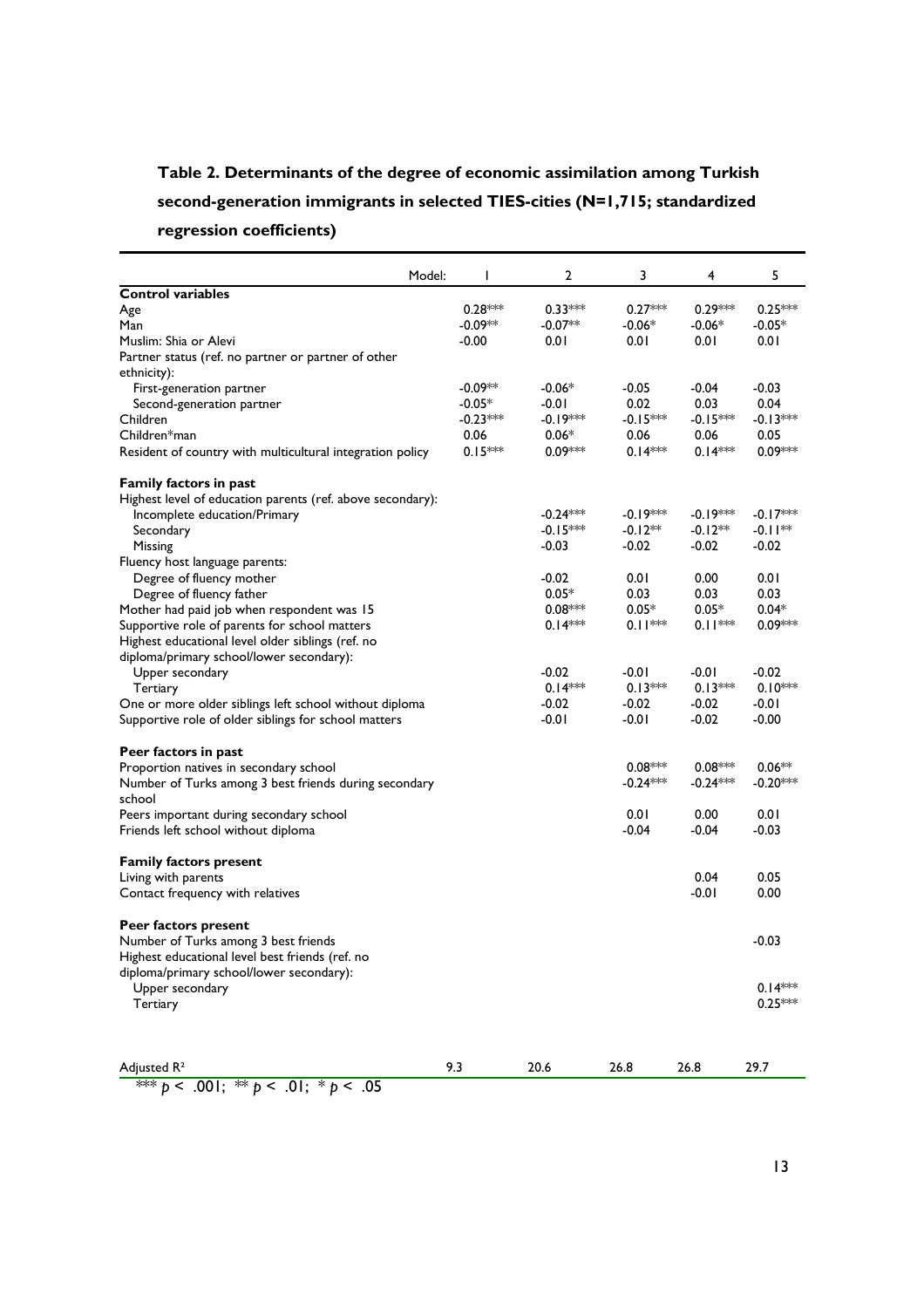# **Table 3. Determinants of the degree of cultural assimilation among Turkish secondgeneration immigrants in selected TIES-cities (N=1,715; standardized regression coefficients)**

|                                                            | Model: | I          | $\mathbf{2}$ | 3          | 4          | 5           |
|------------------------------------------------------------|--------|------------|--------------|------------|------------|-------------|
| <b>Control variables</b>                                   |        |            |              |            |            |             |
| Age                                                        |        | $0.19***$  | $0.22***$    | $0.15***$  | $0.06*$    | 0.03        |
| Man                                                        |        | $-0.05$    | $-0.03$      | $-0.01$    | $-0.01$    | $-0.01$     |
| Muslim: Shia or Alevi                                      |        | $-0.05*$   | $-0.05*$     | -0.04*     | -0.05*     | $-0.05$ **  |
| Partner status (ref. no partner or partner of other        |        |            |              |            |            |             |
| ethnicity):                                                |        |            |              |            |            |             |
| First-generation partner                                   |        | $-0.23***$ | $-0.19***$   | $-0.18***$ | $-0.23***$ | $-0.20$ *** |
| Second-generation partner                                  |        | $-0.08**$  | $-0.05*$     | $-0.02$    | $-0.07**$  | $-0.05$     |
| Children                                                   |        | $-0.03$    | 0.01         | 0.05       | 0.04       | 0.06        |
| Children*man                                               |        | $-0.03$    | $-0.02$      | $-0.03$    | $-0.03$    | $-0.04$     |
| Resident of country with multicultural integration policy  |        | 0.03       | 0.02         | $0.07**$   | $0.07**$   | 0.04        |
| Family factors in past                                     |        |            |              |            |            |             |
| Highest level of education parents (ref. above secondary): |        |            |              |            |            |             |
| Incomplete education/Primary                               |        |            | $-0.10*$     | $-0.05$    | $-0.04$    | $-0.00$     |
| Secondary                                                  |        |            | $-0.04$      | $-0.00$    | 0.00       | 0.03        |
| Missing                                                    |        |            | 0.01         | 0.03       | 0.04       | 0.06        |
| Fluency host language parents:                             |        |            |              |            |            |             |
| Degree of fluency mother                                   |        |            | $0.25***$    | $0.23***$  | $0.20***$  | $0.18***$   |
| Degree of fluency father                                   |        |            | $-0.03$      | $-0.00$    | $-0.01$    | $-0.00$     |
| Mother had paid job when respondent was 15                 |        |            | 0.01         | $-0.02$    | $-0.00$    | $-0.01$     |
| Supportive role of parents for school matters              |        |            | 0.03         | $-0.01$    | 0.01       | $-0.03$     |
| Highest educational level older siblings (ref. no          |        |            |              |            |            |             |
| diploma/primary school/lower secondary):                   |        |            |              |            |            |             |
| Upper secondary                                            |        |            | $0.08**$     | $0.09**$   | $0.08**$   | $0.07*$     |
| Tertiary                                                   |        |            | $0.07*$      | $0.06*$    | 0.05       | 0.03        |
| One or more older siblings left school without diploma     |        |            | $-0.04$      | -0.04      | $-0.04$    | -0.03       |
| Supportive role of older siblings for school matters       |        |            | $-0.02$      | $-0.02$    | $-0.01$    | $-0.01$     |
| Peer factors in past                                       |        |            |              |            |            |             |
| Proportion natives in secondary school                     |        |            |              | $0.13***$  | $0.13***$  | $0.11***$   |
| Number of Turks among 3 best friends during secondary      |        |            |              | $-0.21***$ | $-0.21***$ | $-0.05$     |
| school                                                     |        |            |              |            |            |             |
| Peers important during secondary school                    |        |            |              | $-0.00$    | $-0.01$    | $-0.00$     |
| Friends left school without diploma                        |        |            |              | $-0.07**$  | $-0.06**$  | $-0.04*$    |
| <b>Family factors present</b>                              |        |            |              |            |            |             |
| Living with parents                                        |        |            |              |            | $-0.21***$ | $-0.20***$  |
| Contact frequency with relatives                           |        |            |              |            | $-0.10***$ | $-0.08***$  |
| Peer factors present                                       |        |            |              |            |            |             |
| Number of Turks among 3 best friends                       |        |            |              |            |            | $-0.24***$  |
| Highest educational level best friends (ref. no            |        |            |              |            |            |             |
| diploma/primary school/lower secondary):                   |        |            |              |            |            |             |
| Upper secondary                                            |        |            |              |            |            | $0.22***$   |
| Tertiary                                                   |        |            |              |            |            | $0.17***$   |
|                                                            |        |            |              |            |            |             |
| Adjusted R <sup>2</sup>                                    |        | 5.6        | 15.5         | 22.0       | 25.2       | 30.6        |

\*\*\* *p* < .001; \*\* *p* < .01; \* *p* < .05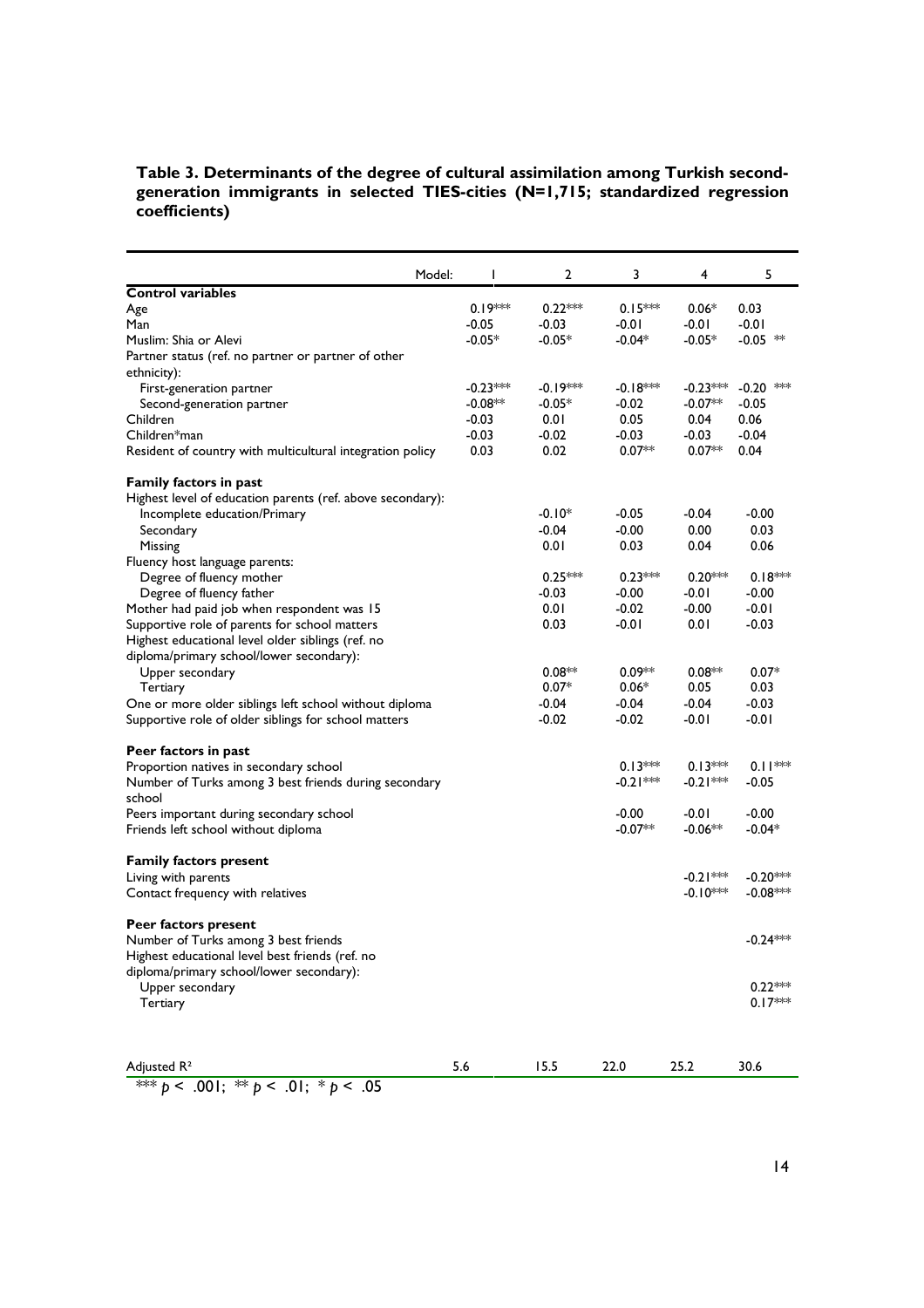assimilation. The older the respondent was the higher the level of economic and cultural assimilation. Having a partner of Turkish origin, especially if this person was born in Turkey, was also related to lower economic and cultural assimilation. While having children had no significant effect on the degree of cultural assimilation, second-generation Turkish parents were less assimilated in economic terms than their childless counterparts though no significant interaction effect was found between gender and having children.

One intriguing finding was that respondents who lived in countries with multicultural policies were more economically assimilated than in countries with assimilationist policies. Further, the integration policies of these countries had no bearing on cultural assimilation. The implication is very interesting – second-generation immigrants will (or will not) culturally assimilate irrespective of direct government initiatives on assimilation or multiculturalism – and multiculturalist policies seem to have a positive impact on economic assimilation. Both these results run counter to much prevailing wisdom on this topic (e.g., Caldwell 2009).

Overall, the control variables explained 9.3 and 5.6 percent of the variance in economic and cultural assimilation, respectively.

# *Past family*

Parental human capital determined the degree of economic and cultural assimilation to a considerable extent given the increase in explained variance in Model 2 compared with Model 1 of 11 (economic) and 10 (cultural) percent. Turkish second-generation immigrants whose father and/or mother had completed secondary schooling or had less education were less assimilated in these respects than their counterparts with higher-educated parents. Furthermore, economic assimilation was higher for those having a mother who had a paid job when they were 15 years of age and, to some extent, when their father spoke more fluently the language of the survey country, while their degree of cultural assimilation was positively related with mother's proficiency in the language of the survey country. Besides parental human capital, parents' supportive role in school matters did significantly increase their economic assimilation, though not cultural assimilation. With regard to the impact of siblings in younger years, only the level of education of the older siblings seems to matter: Turkish second-generation immigrants whose older siblings had upper secondary (cultural) and/or tertiary education (economic), were characterized by higher levels of economic and cultural assimilation. Whether or not one or more of their older siblings left school without a diploma or supported them with regard to school matters was not found to have any significant link with their assimilation outcomes.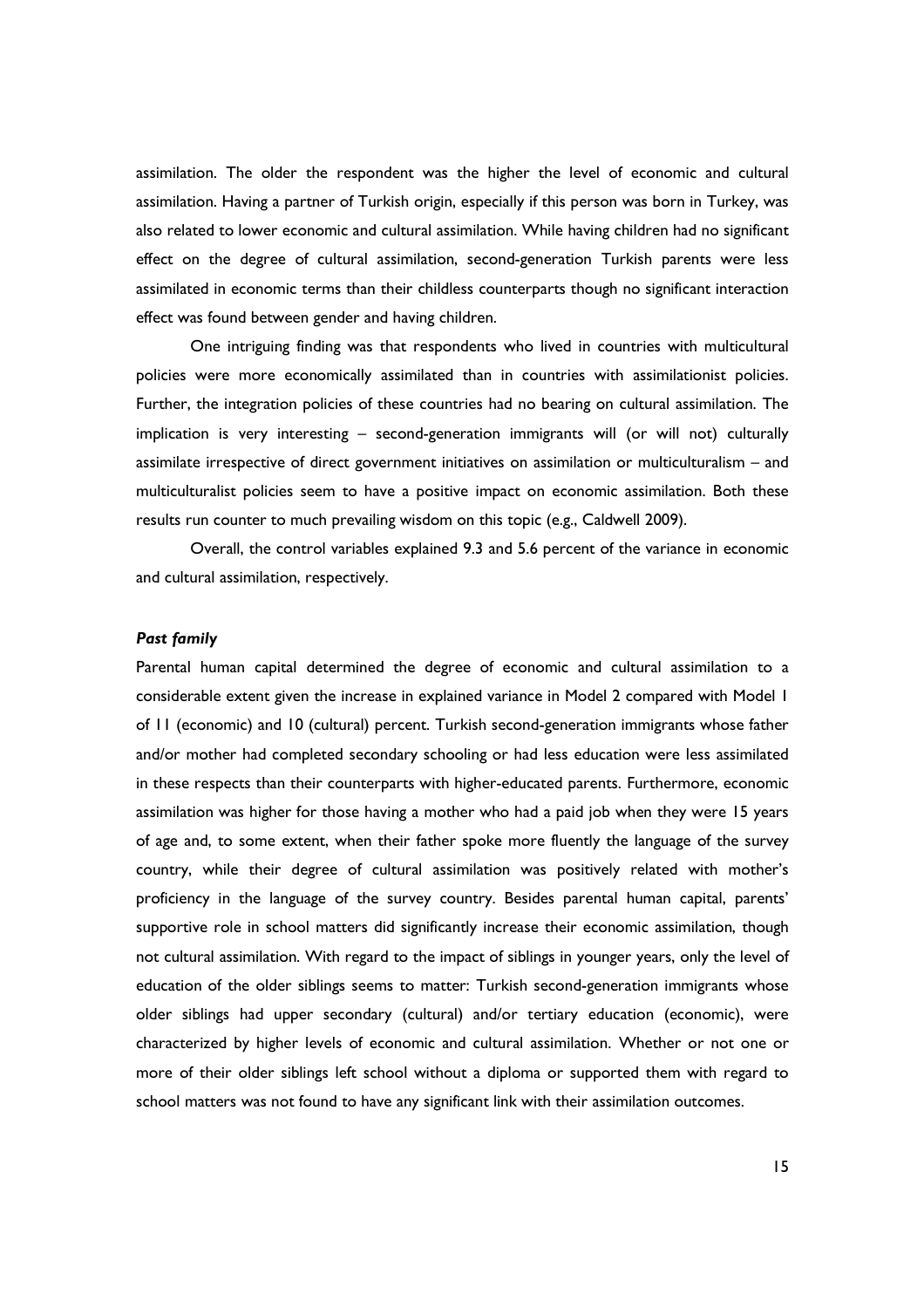#### *Past peers*

In line with our hypothesis, the composition of *past* peers substantially affected the degree of assimilation among Turkish second-generation immigrants, as is shown by the significant increase in the explained part of the variance in Model 3 (26.8 percent in case of economic assimilation and 22.0 percent in case of cultural assimilation) compared with Model 2 (20.6 and 15.5 percent, respectively). Turkish second-generation immigrants who went to school with a higher proportion of natives during their secondary school years and those who had more natives among their three best friends were significantly more assimilated in both economic and cultural terms. Respondents whose friends from secondary school did not leave school without diplomas were more culturally assimilated, but this had no effect on economic assimilation. No difference in economic and cultural assimilation was found between those who felt and those who did not feel that peers were important during secondary school in supporting studies or schoolwork. Once we accounted for the peer situation in the past, the previously observed difference in cultural assimilation between the Turkish second generation whose parents completed at most primary education and those with higher than secondary education becomes insignificant as well as the positive effect of father's language proficiency on economic assimilation.

### *Present family*

Living with parents and frequent contact with relatives were negatively associated with cultural assimilation, while neither had any relationship with economic assimilation (Model 4). The modest change in the increased variance (3.2 percent) indicates that the present family situation was a relatively minor factor affecting the cultural assimilation of respondents. Due to the inclusion of the present family variables, the previously observed high level of cultural assimilation among Turkish second-generation immigrants whose older siblings completed tertiary education becomes insignificant.

## *Present peers*

Model 5 shows that the educational attainment of the respondent's best friends had a significant positive effect upon economic and cultural assimilation. Having friends from the same ethnic group had a strong negative effect upon cultural assimilation, but no effect upon economic assimilation. After data on these variables have been included, the explained part of the variance of economic assimilation increases significantly from 26.8 to 29.7 percent and for cultural assimilation increases from 25.2 to 30.6 percent. Although the previously observed effects of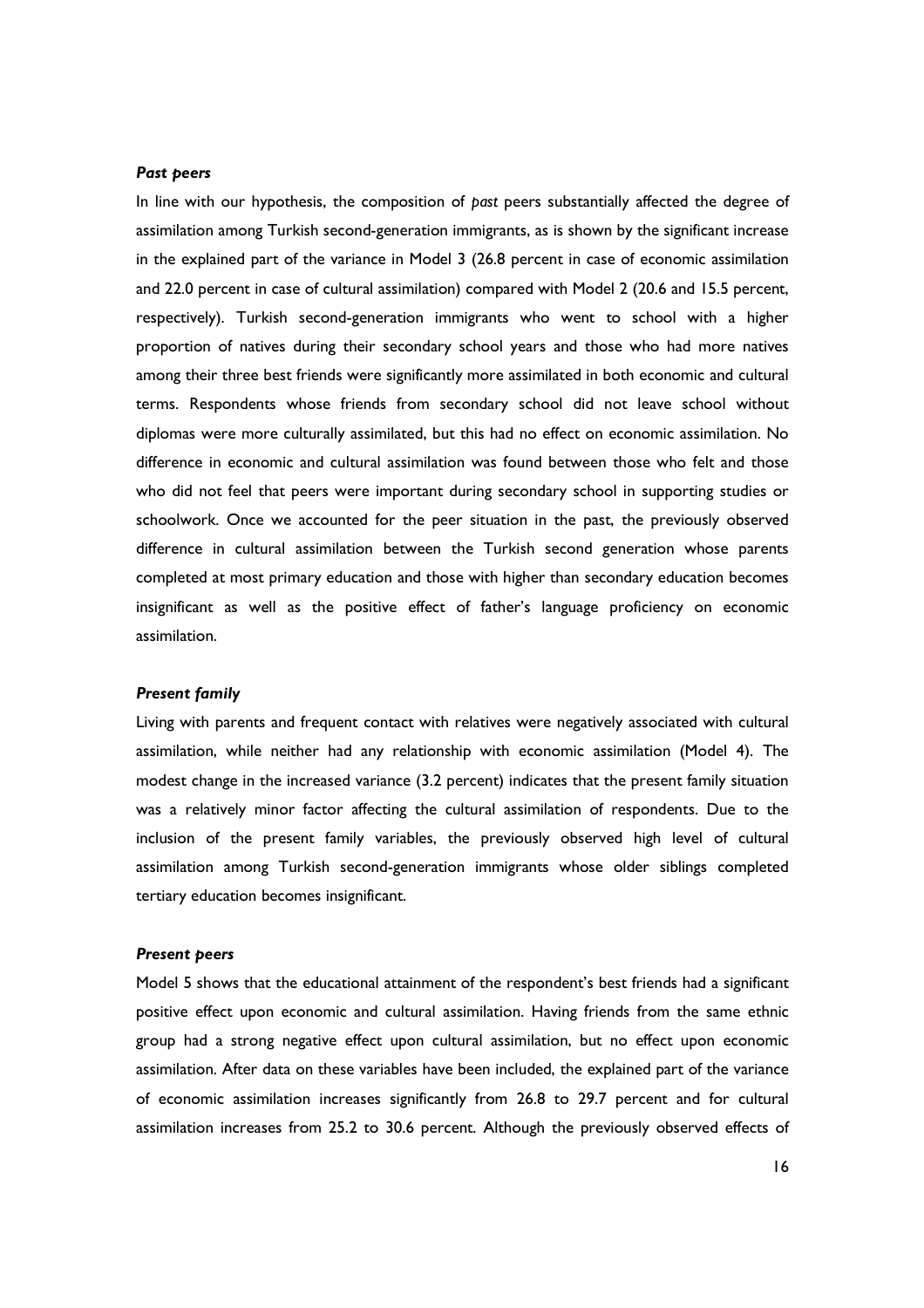past peer variables decrease after the inclusion of current peers, nearly all remain significant even after controlling for the current peers situation. Interestingly though, the number of best friends from the same ethnic group during secondary school went from having a strong negative effect to being statistically not significant for cultural assimilation. This perhaps indicates that the effect of one's past peers upon cultural assimilation is not permanent, and is specific to the peer group. If this is the case, this actually supports our contention that peers affect assimilation as a result of intra-group dynamics. Another possible explanation is that there is a high correlation between the composition of past and present peers, i.e., those having many Turks as best friends during secondary school also had many Turks as best friends at the time they were interviewed. In any case, both of the above explanations are speculative given that the data are crosssectional.

**Table 4. R-square values and their percentage of the total explained variance for each group of independent variables**

|                        | Economic assimilation   |                                                              | Cultural assimilation   |                                                              |  |
|------------------------|-------------------------|--------------------------------------------------------------|-------------------------|--------------------------------------------------------------|--|
|                        | Adjusted R <sup>2</sup> | % of the total<br>explained variance<br>(29.7%; see Table 2) | Adjusted R <sup>2</sup> | % of the total<br>explained variance<br>(30.6%; see Table 3) |  |
| Control variables      | 9.3                     | 31.4                                                         | 5.6                     | 18.3                                                         |  |
| Family factors in past | 12.1                    | 40.8                                                         | 11.0                    | 36.0                                                         |  |
| Peer factors in past   | 12.8                    | 42.9                                                         | 12.4                    | 40.7                                                         |  |
| Family factors present | 0.0                     | 0.0                                                          | 4.5                     | 14.7                                                         |  |
| Peer factors present   | 19.3                    | 64.9                                                         | 19.9                    | 63.2                                                         |  |

Finally, we re-ran the analysis with the groups of independent variables separately. Table 4 clearly supports our argument that peers matter (all past and present peer R-squares are statistically significant and substantial), and more so than family (R-squares are higher for peers than for family). This table suggests that the effect of present peers in Tables 2 and 3 is partially masked by its order in the stepwise regression analysis. When we run the analysis just for present peers, its effect is larger than that of all the other independent variables, indicating a strong interrelationship between present peers and past peers and family situation.

# **Discussion**

We started this article with the hypothesis that peers significantly affect cultural and economic assimilation. In our analysis of the TIES data, we indeed have found a significant and substantial effect of past and present peers upon both cultural and economic assimilation, an effect that is not predicted by the current leading theories of assimilation. We feel especially confident in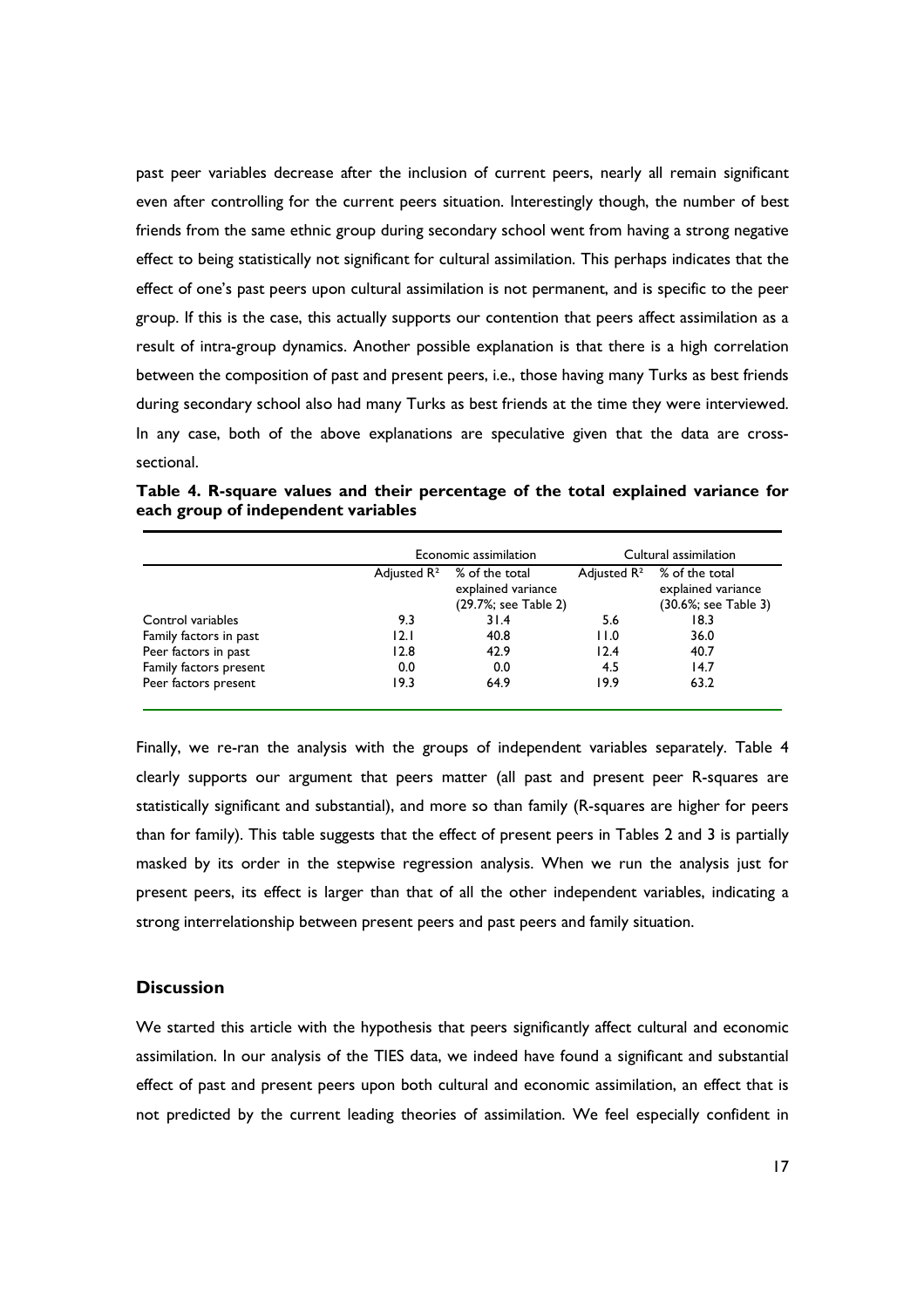making the case for the centrality of peers in the assimilation process, as the survey spanned multiple cities in multiple countries with different governmental approaches to immigrant assimilation, and also because we controlled for nationality.

While our results show a strong effect of peers, it is possible that the effect of peers may actually be *underestimated* here, as many of the questions we used to operationalize our independent and dependent variables, especially of cultural assimilation, did not directly translate from our theoretical notions, and some operationalizations of the theory were not available. For instance the survey had no questions regarding the cultural behaviors (e.g., drinking, smoking, dating patterns) of *peers*, which might help to specify and clarify the effects of peers upon assimilation. This is not a criticism of the TIES survey; rather, this is a problem inherent when using someone else's data to test specific hypotheses.

To directly test our hypotheses would require more questions about past and present peers' specific behaviors and accomplishments, such as more details on number and background of friends, more details on education (majors, time to degree, etc.), employment history, religious practice, drinking, dating, drug usage, and more specifics on similar cultural behaviors of respondents themselves. We feel strongly that our results may have been even more substantial for both economic and cultural assimilation had there been such questions for us to examine. Perhaps this is something future researchers could explore.

There are a number of theoretical notions that thoughtful ethnographies and surveys, especially longitudinal ones, could do to study peer effects. Peers as we have shown have a strong influence upon the patterns of assimilation of individuals. Assimilation is not a "one-timeonly" affair, but is continually negotiated, and may vary over the individual's lifetime as there are different status groups that the individual is associated with, and different norms to which s/he will conform to or deviate from (though this is not something we were able to examine through the TIES data). Self-identification with and membership in different groups may vary over time and context for the individual, and the importance of peer groups also varies over time, as individuals marry, have children, leave school, enter the labor force, become unemployed, divorced, and so on. Assimilation can also be reversed. For instance, culturally assimilated individuals in the West can "de-acculturate" by turning their backs on Western/Westernized peers and "hanging out" more exclusively with peers who share a disinterest or even disdain for Western culture and people (Ali 2008).

To study assimilation as conceived in this manner would require looking more closely, and more widely, at the behaviors and networks of peers. It is likely that different sized peer effects will show along different phases of the lifecycle, for instance peers may become less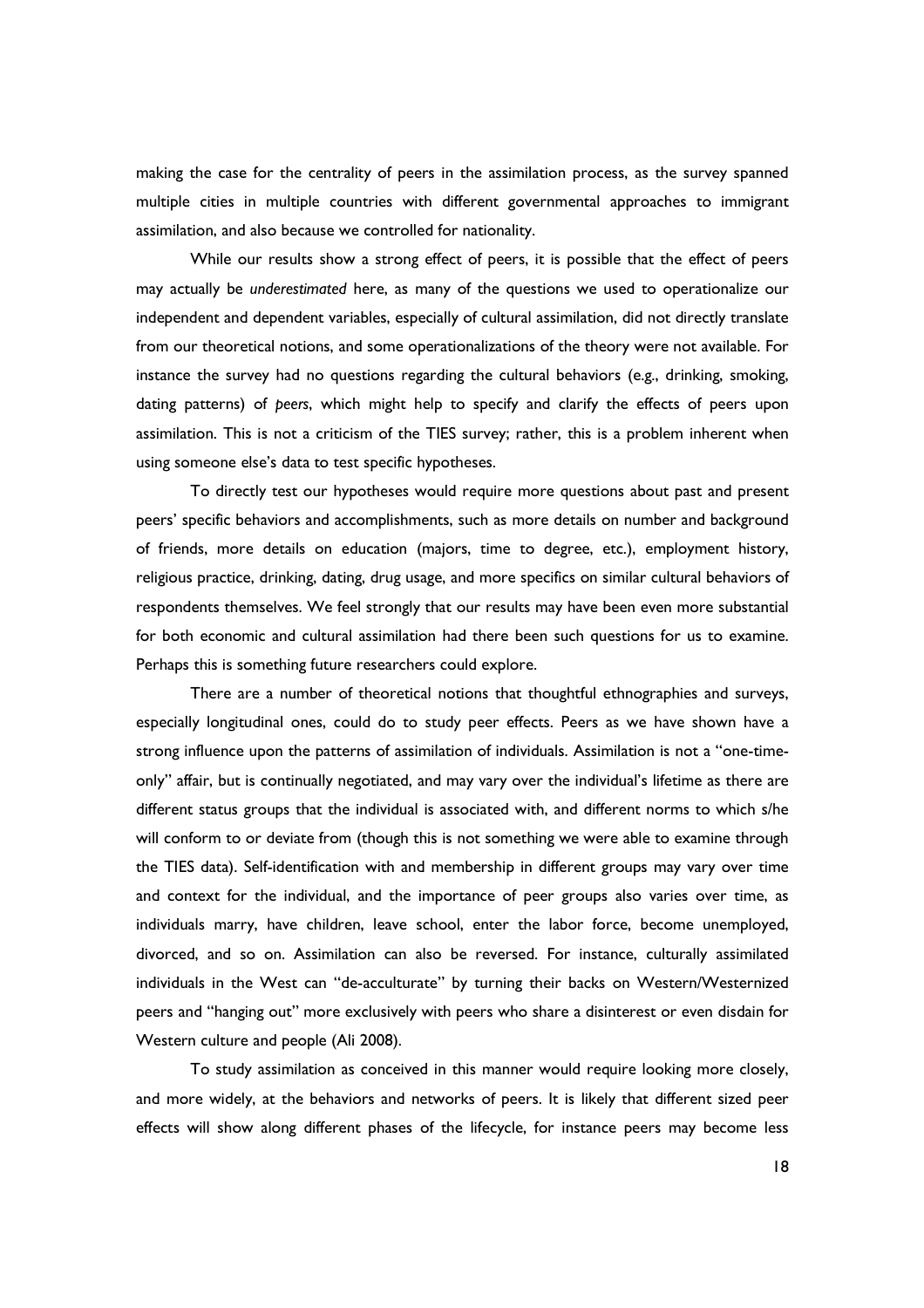important after marriage generally (e.g., Warr 1998), but their effects can still be seen within certain social circles (Vanlandingham et al. 1998). To tease these kinds of issues out would require longitudinal studies, and would also require the kind of in-depth, nuanced questioning better suited for ethnographic research. But given that so few studies have been done regarding immigrants and peer effects, any and all studies would likely be significant contributions.

Segmented assimilation and new assimilation theories have shown quite well why assimilation patterns vary between groups. Their macrotheoretical foci lead us to look at how social boundaries have shifted over time thus changing assimilation patterns (Alba and Nee 2003), how changing patterns of social discrimination and labor market structures help some groups assimilate while making it more difficult for others (Portes et al. 2009), and also show how certain institutional changes such as affirmative action greatly help the assimilation process along for some (Kasinitz et al. 2008). But again, these are macrolevel issues that explain why among the second-generation Chinese do better than Haitians and Indians do better than Dominicans. It is at the level of the individual that both theoretical approaches falter, and it is their reliance upon parents as a main explanatory variable at the microlevel that is a large part of this problem. It is of course true that parents choose neighborhoods and schools, even if by default, and parents are richer or poorer, have more or less education, are more or less supportive with school work, and so on. These are factors that no doubt shape children's opportunities and, as we saw above, have statistically significant effects upon their children's economic and cultural assimilation. But, the question still remains what is the mechanism by which these effects play out? Again, if we were able to look at data within immigrant families and saw that there was variation in economic and cultural assimilation among the children within particular families, then it is very unlikely that parents' social capital could be the cause, as these are essentially the same for all these children. The cause of this variation then would have to lie elsewhere, and we have shown that to a large degree it lies with peers.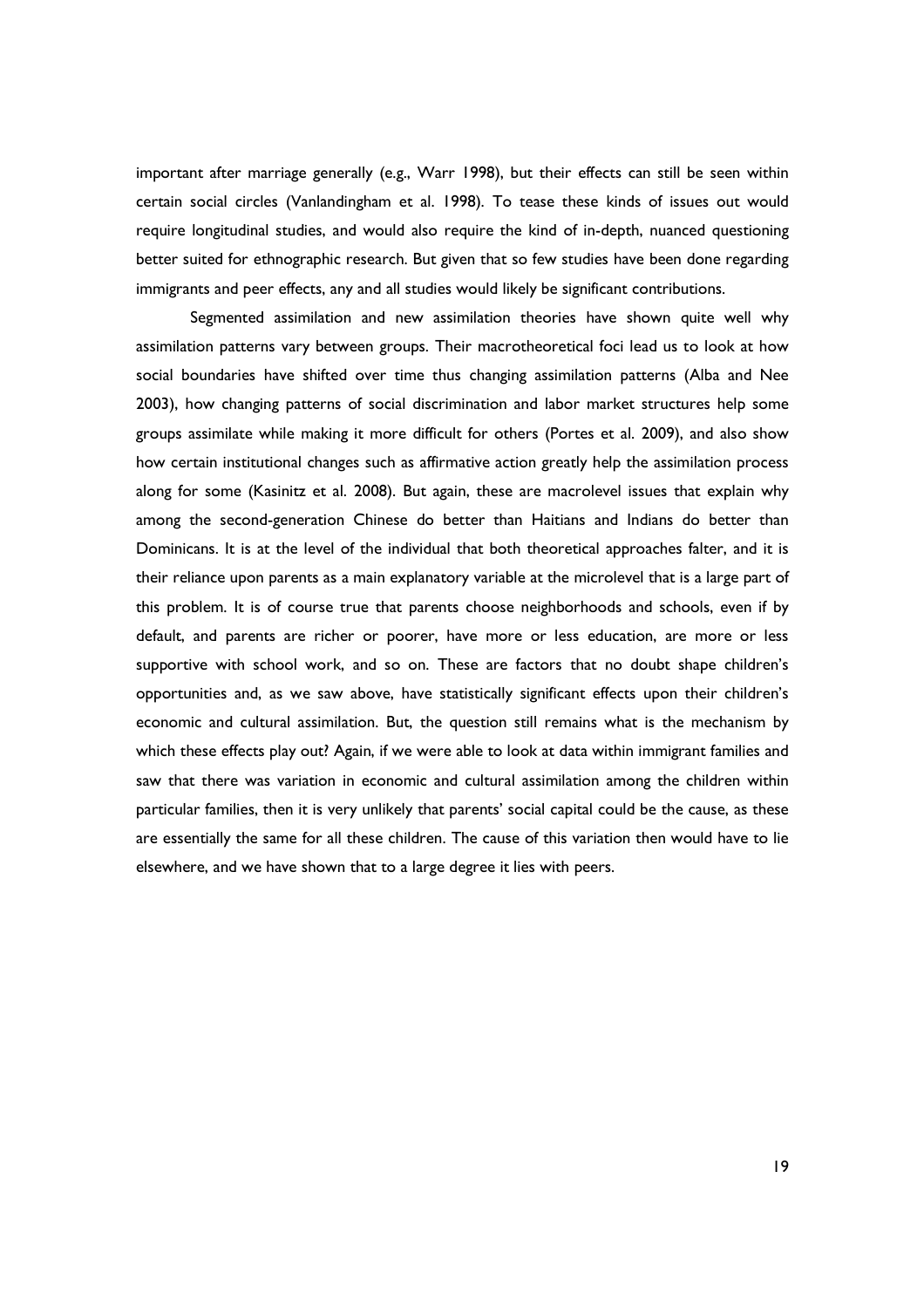#### **Bibliography**

- Alba, Richard and Victor Nee. 2003. *Remaking the American Mainstream: Assimilation and Contemporary Immigration*. Cambridge, MA: Harvard University Press.
- Ali, Syed. 2005. "Why Here, Why Now? Young Muslim Women Wearing Hijab." *The Muslim World* 95:515-530.
- ------. 2008. "Understanding Acculturation among Second-Generation South Asian Muslims in the United States." *Contributions to Indian Sociology* 42:383-411.
- Bayram, Nuran, Hans Nyquist, Daniel Thorbum, and Nazan Bilgel. 2009. "Turkish Immigrants in Sweden: Are They Integrated?" *International Migration Review* 43:90-111.
- Brubaker, Rogers. 2001. "The Return of Assimilation? Changing Perspectives on Immigration and its Sequels in France, Germany, and the United States." *Ethnic and Racial Studies* 24:531- 548.
- Caldwell, Christopher. 2009. *Reflections on the Revolution in Europe: Immigration, Islam and the West*. New York: Doubleday.
- Cavanaugh, Shannon. 2007. "Peers, Drinking and the Assimilation of Mexican Youth." *Sociological Perspectives* 50: 393-416.
- Crul, Maurice and Jens Schneider. 2009. *The Second Generation in Europe: Education and the Transition to the Labour Market*. London: Open Society Institute.
- ------, and Jens Schneider. 2010. "Comparative Integration Context Theory: Participation and Belonging in New Diverse European Cities." *Ethnic and Racial Studies* 33:1249-1268.
- DeWind, Josh and Philip Kasinitz. 1997. "Everything Old is New Again? Processes and Theories of Immigrant Incorporation." *International Migration Review* 31:1096-1112.
- Fordham, Signithia and John Ogbu. 1986. "Black Students' School Success: Coping with the Burden of Acting White." *Urban Review* 18:176-206.
- Frejka, Tomas, Tomas Sobotka, Jan Hoem, and Laurent Toulemon. 2008. "Summary and General Conclusions: Childbearing Trends and Policies in Europe." *Demographic Research* 19:5- 14.
- Fryer, Roland. 2006. " 'Acting White': The Social Price Paid by the Best and Brightest Minority Students." *Education Next* 6:53-59.
- Gans, Herbert. 1962. *The Urban Villagers: Group and Class in the Life of Italian-Americans*. New York: Free Press.
- ------. 1992a. "Second Generation Decline: Scenarios for the Economic and Ethnic Futures of the post-1965 American Immigrants." *Ethnic and Racial Studies* 15:173–92.
- ------. 1992b. "Comment: Ethnic Invention and Acculturation: A Bumpy-Line Approach." *Journal of American Ethnic History* 12:42-53.
- Ganzeboom, Harry B.G., and Donald J. Treiman. 1996. "Internationally Comparable Measures of Occupational Status for the 1988 International Standard Classification of Occupations." *Social Science Research* 25:201-239.
- Gibson, Margaret, Patricia Gandara, and Jill Koyama (eds.). 2004. *School Connections: U.S. Mexican Youth, Peers, and School Achievement*. New York: Teachers College Press.

Gordon, Milton. 1964. *Assimilation in American Life*. New York: Oxford University Press.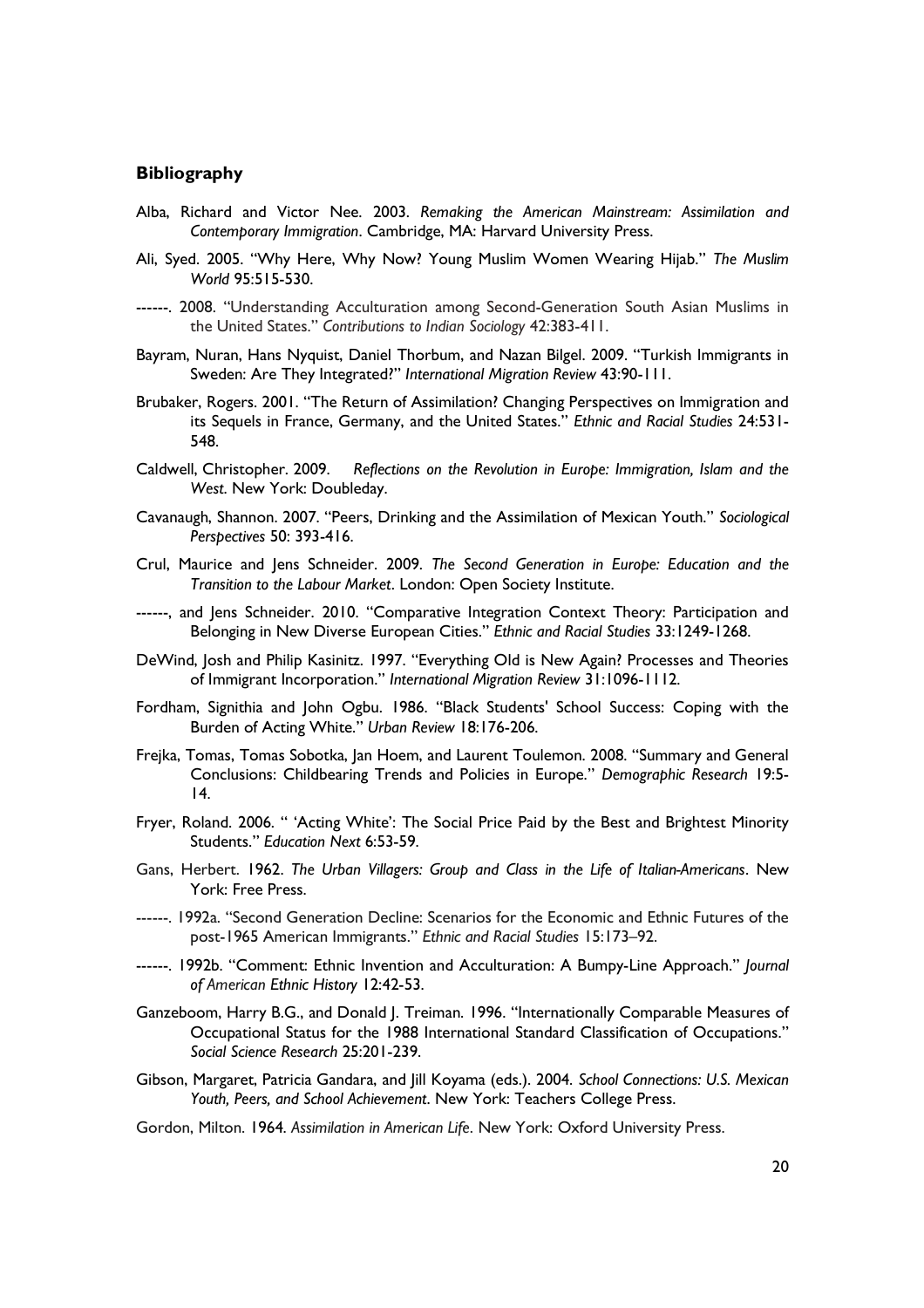- Harris, Judith. 2009. *The Nurture Assumption: Why Children Turn Out the Way They Do (second edition)*. New York: Free Press.
- Huschek, Doreen, Aart C. Liefbroer, and Helga A.G. de Valk. 2010. "Timing of First Union among Second-Generation Turks in Europe: The Role of Parents, Peers and Institutional Context." *Demographic Research* 22:473-504.
- Huschek, Doreen, Helga A.G. de Valk, and Aart C. Liefbroer. Forthcoming. "Who Marries a Second-Generation Partner? The Influence of Preferences and Structural Constraints on Partner Choice among the Turkish Second Generation in Europe." *Journal of Comparative Family Studies*.
- Kasinitz, Philip, John Mollenkopf, Mary Waters, and Jennifer Holdaway. 2008. *Inheriting the City: The Children of Immigrants Come of Age*. New York and Cambridge, MA: Russell Sage Foundation and Harvard University Press.
- Kaya, Ahyan and Ferhat Kentel. 2007. *Belgian-Turks: A Bridge or a Breach between Turkey and the European Union?* Brussels: King Baudouin Foundation.
- King, Rosalind and Kathleen Harris. 2007. "Romantic Relationships among Immigrant Adolescents." *International Migration Review* 41:344–370.
- Kreager, Derek. 2008. "Guarded Borders: Adolescent Interracial Romance and Peer Trouble at School." *Social Forces* 82:887-910.
- Matute-Bianchi, Maria. 1986. "Ethnic Identities and Patterns of School Success and Failure among Mexican-Descent and Japanese-American Students in a California High School." *American Journal of Education* 95:233-255.
- Milner, Murray, Jr. 1994. *Status and Sacredness: A General Theory of Status Relations and an Analysis of Indian Culture*. New York: Oxford University Press.
- ------. 2004. *Freaks, Geeks, and Cool Kids: American Teenagers, Schools, and the Culture of Consumption.* New York: Routledge.
- Monahan, Kathryn, Laurence Steinberg, and Elizabeth Cauffman. 2009. "Affiliation With Antisocial Peers, Susceptibility to Peer Influence, and Antisocial Behavior during the Transition to Adulthood." *Developmental Psychology* 45:1520-1530.
- Morawska, Ewa. 1994. "In Defense of the Assimilation Model." *Journal of American Ethnic History* 13:76-88.
- Portes, Alejandro and Patricia Fernández-Kelly. 2008. "No Margin for Error: Educational and Occupational Achievement among Disadvantaged Children of Immigrants." *Annals of the American Academy of Political and Social Science* 620:12-36.
- ------, Patricia Fernández-Kelly, and William Haller. 2005. "Segmented Assimilation on the Ground: The New Second Generation in Early Adulthood." *Ethnic and Racial Studies* 28:1000-1040.
- ------, Patricia Fernández-Kelly, and William Haller. 2009. "The Adaptation of the Immigrant Second Generation in America: A Theoretical Overview and Recent Evidence." *Journal of Ethnic and Migration Studies* 35:1077-1104.
- ------ and Ruben Rumbaut. 1996. *Immigrant America: A Portrait*. Berkeley: University of California Press.
- ------ and Ruben Rumbaut. 2001. *Legacies: The Story of the Immigrant Second Generation*. Berkeley: University of California Press.